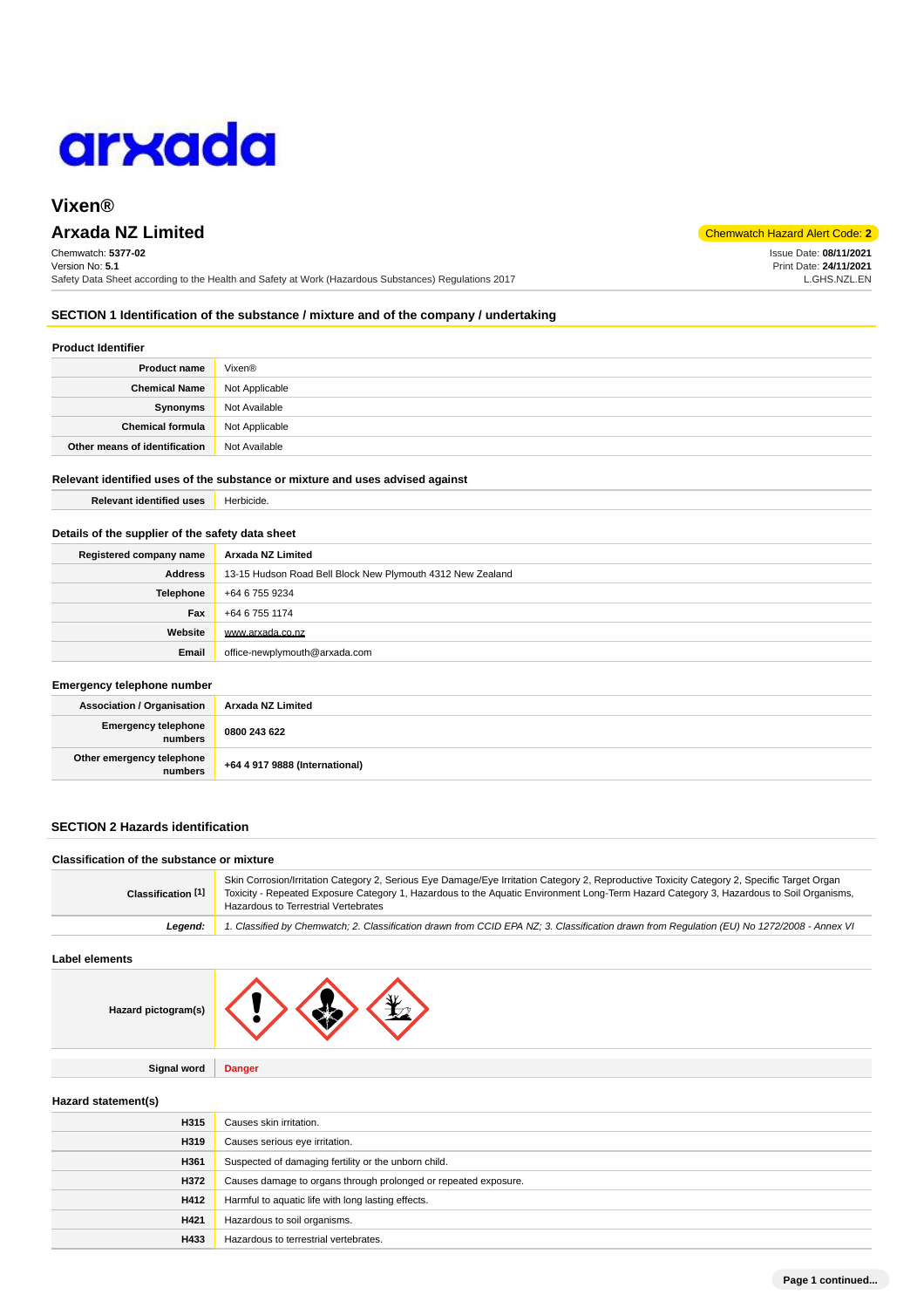## **Precautionary statement(s) Prevention**

| P201        | Obtain special instructions before use.                                          |
|-------------|----------------------------------------------------------------------------------|
| P260        | Do not breathe mist/vapours/spray.                                               |
| P280        | Wear protective gloves, protective clothing, eye protection and face protection. |
| <b>P270</b> | Do not eat, drink or smoke when using this product.                              |
| P273        | Avoid release to the environment.                                                |
| P264        | Wash all exposed external body areas thoroughly after handling.                  |

## **Precautionary statement(s) Response**

| P308+P313      | IF exposed or concerned: Get medical advice/attention.                                                                           |
|----------------|----------------------------------------------------------------------------------------------------------------------------------|
| P305+P351+P338 | IF IN EYES: Rinse cautiously with water for several minutes. Remove contact lenses, if present and easy to do. Continue rinsing. |
| P314           | Get medical advice/attention if you feel unwell.                                                                                 |
| P337+P313      | If eye irritation persists: Get medical advice/attention.                                                                        |
| P302+P352      | IF ON SKIN: Wash with plenty of water.                                                                                           |
| P332+P313      | If skin irritation occurs: Get medical advice/attention.                                                                         |
| P362+P364      | Take off contaminated clothing and wash it before reuse.                                                                         |
|                |                                                                                                                                  |

## **Precautionary statement(s) Storage**

**P405** Store locked up.

## **Precautionary statement(s) Disposal**

**P501** Dispose of contents/container to authorised hazardous or special waste collection point in accordance with any local regulation.

## **SECTION 3 Composition / information on ingredients**

### **Substances**

See section below for composition of Mixtures

## **Mixtures**

| <b>CAS No</b> | %[weight]                                               | Name                                                                                                                                        |
|---------------|---------------------------------------------------------|---------------------------------------------------------------------------------------------------------------------------------------------|
| 77182-82-2    | $10 - 20$                                               | glufosinate-ammonium                                                                                                                        |
| 9004-82-4     | $1 - 10$                                                | sodium lauryl ether sulfate                                                                                                                 |
| 42874-03-3    | $1 - 3$                                                 | oxyfluorfen                                                                                                                                 |
| Not Available | balance                                                 | Ingredients determined not to be hazardous                                                                                                  |
| Legend:       | 4. Classification drawn from C&L * EU IOEL Vs available | 1. Classified by Chemwatch; 2. Classification drawn from CCID EPA NZ; 3. Classification drawn from Regulation (EU) No 1272/2008 - Annex VI; |

## **SECTION 4 First aid measures**

| Description of first aid measures |                                                                                                                                                                                                                                                                                                                                                                                                                                                                                                                                                                                                                                                                                                                                                                                                                                                                                                                                                                                                                                                                                                                                                                                                                                       |  |  |
|-----------------------------------|---------------------------------------------------------------------------------------------------------------------------------------------------------------------------------------------------------------------------------------------------------------------------------------------------------------------------------------------------------------------------------------------------------------------------------------------------------------------------------------------------------------------------------------------------------------------------------------------------------------------------------------------------------------------------------------------------------------------------------------------------------------------------------------------------------------------------------------------------------------------------------------------------------------------------------------------------------------------------------------------------------------------------------------------------------------------------------------------------------------------------------------------------------------------------------------------------------------------------------------|--|--|
| <b>Eye Contact</b>                | If this product comes in contact with the eyes:<br>• Wash out immediately with fresh running water.<br>Ensure complete irrigation of the eye by keeping eyelids apart and away from eye and moving the eyelids by occasionally lifting the upper<br>and lower lids.<br>Seek medical attention without delay; if pain persists or recurs seek medical attention.<br>▶ Removal of contact lenses after an eye injury should only be undertaken by skilled personnel.                                                                                                                                                                                                                                                                                                                                                                                                                                                                                                                                                                                                                                                                                                                                                                    |  |  |
| <b>Skin Contact</b>               | If skin contact occurs:<br>Inmediately remove all contaminated clothing, including footwear.<br>Flush skin and hair with running water (and soap if available).<br>Seek medical attention in event of irritation.                                                                                                                                                                                                                                                                                                                                                                                                                                                                                                                                                                                                                                                                                                                                                                                                                                                                                                                                                                                                                     |  |  |
| Inhalation                        | If fumes or combustion products are inhaled remove from contaminated area.<br>Lay patient down. Keep warm and rested.<br>Prostheses such as false teeth, which may block airway, should be removed, where possible, prior to initiating first aid procedures.<br>Apply artificial respiration if not breathing, preferably with a demand valve resuscitator, bag-valve mask device, or pocket mask as trained.<br>Perform CPR if necessary.<br>Transport to hospital, or doctor, without delay.                                                                                                                                                                                                                                                                                                                                                                                                                                                                                                                                                                                                                                                                                                                                       |  |  |
| Ingestion                         | FIF SWALLOWED, REFER FOR MEDICAL ATTENTION, WHERE POSSIBLE, WITHOUT DELAY.<br>For advice, contact a Poisons Information Centre or a doctor.<br>Urgent hospital treatment is likely to be needed.<br>In the mean time, qualified first-aid personnel should treat the patient following observation and employing supportive measures as indicated<br>by the patient's condition.<br>If the services of a medical officer or medical doctor are readily available, the patient should be placed in his/her care and a copy of the SDS<br>should be provided. Further action will be the responsibility of the medical specialist.<br>If medical attention is not available on the worksite or surroundings send the patient to a hospital together with a copy of the SDS.<br>Where medical attention is not immediately available or where the patient is more than 15 minutes from a hospital or unless instructed<br>otherwise:<br>INDUCE vomiting with fingers down the back of the throat, ONLY IF CONSCIOUS. Lean patient forward or place on left side (head-down<br>position, if possible) to maintain open airway and prevent aspiration.<br><b>NOTE:</b> Wear a protective glove when inducing vomiting by mechanical means. |  |  |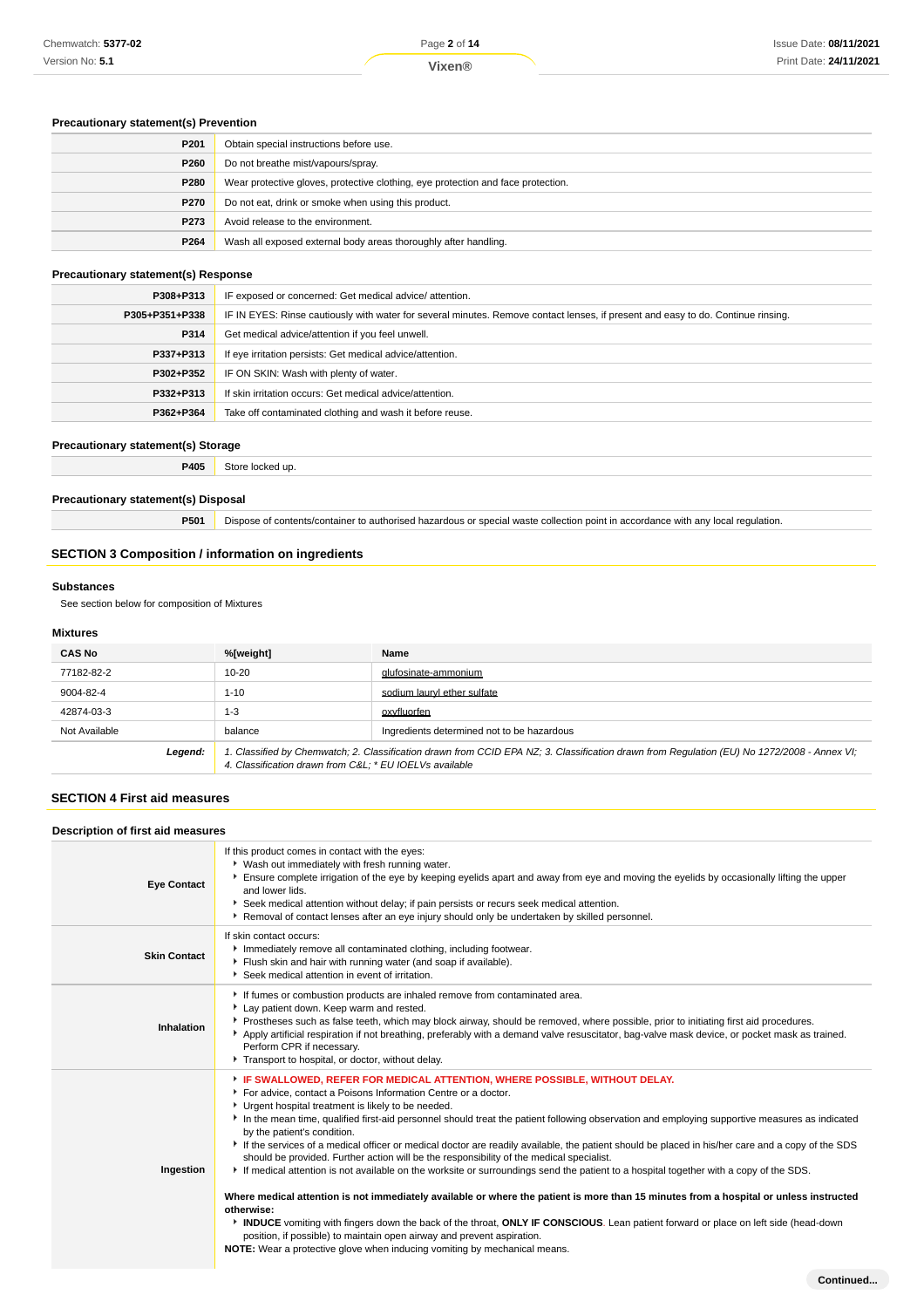**Continued...**

### **Indication of any immediate medical attention and special treatment needed**

Treat symptomatically.

- For glufosinate-ammonium intoxication:
- Symptoms may be delayed for 48 hours following ingestion. Thus a patient ingesting undiluted product should be admitted to hospital for at least 24 hours and treated as outlined below. Treatment should be symptomatic and supportive. In addition the following procedures are generally recommended.
- If ingested, endotracheal intubation and gastric lavage should be performed as soon as possible, followed by charcoal and sodium sulfate administration.
- Respiratory, cardiac and central nervous systems should,d be monitored with particular regard to ECG, electrolyte balance (especially for potassium) and signs of intracranial pressure.
- In the event of a large exposure, dialysis and/ or haemoperfusion should be conducted as soon as possible to eliminate the compound from the body.
- In the event of convulsions, administer phenobarbitol or diazepam
- **F** There is no specific antidote
- Glufosinate-ammonium does not inhibit cholinesterase; thus atropine an 2-PAM are contraindicated
- Recovery is normally spontaneous, usually with 48 hours.

#### Aventis SDS

## **SECTION 5 Firefighting measures**

### **Extinguishing media**

The product contains a substantial proportion of water, therefore there are no restrictions on the type of extinguishing media which may be used. Choice of extinguishing media should take into account surrounding areas

Though the material is non-combustible, evaporation of water from the mixture, caused by the heat of nearby fire, may produce floating layers of combustible substances. In such an event consider:

- $\cdot$  foam.
- dry chemical powder.
- carbon dioxide.

## **Special hazards arising from the substrate or mixture**

| opecial hazards arising from the substrate of mixture |                                                                                                                                                                                                                                                                                                                                                                                                                                                                                                                                             |  |
|-------------------------------------------------------|---------------------------------------------------------------------------------------------------------------------------------------------------------------------------------------------------------------------------------------------------------------------------------------------------------------------------------------------------------------------------------------------------------------------------------------------------------------------------------------------------------------------------------------------|--|
| <b>Fire Incompatibility</b>                           | Avoid contamination with oxidising agents i.e. nitrates, oxidising acids, chlorine bleaches, pool chlorine etc. as ignition may result                                                                                                                                                                                                                                                                                                                                                                                                      |  |
| Advice for firefighters                               |                                                                                                                                                                                                                                                                                                                                                                                                                                                                                                                                             |  |
| <b>Fire Fighting</b>                                  | Alert Fire Brigade and tell them location and nature of hazard.<br>▶ Wear full body protective clothing with breathing apparatus.<br>▶ Prevent, by any means available, spillage from entering drains or water course.<br>► Use water delivered as a fine spray to control fire and cool adjacent area.<br>Avoid spraying water onto liquid pools.<br>DO NOT approach containers suspected to be hot.<br>Cool fire exposed containers with water spray from a protected location.<br>If safe to do so, remove containers from path of fire. |  |
|                                                       | Combustible.<br>Slight fire hazard when exposed to heat or flame.<br>Heating may cause expansion or decomposition leading to violent rupture of containers.<br>On combustion, may emit toxic fumes of carbon monoxide (CO).<br>May emit acrid smoke.<br>• Mists containing combustible materials may be explosive.<br>Cambuation producto include:                                                                                                                                                                                          |  |

| <b>Fire/Explosion Hazard</b> | Combustion products include:                                  |
|------------------------------|---------------------------------------------------------------|
|                              | carbon dioxide (CO2)                                          |
|                              | nitrogen oxides (NOx)                                         |
|                              | phosphorus oxides (POx)                                       |
|                              | sulfur oxides (SOx)                                           |
|                              | other pyrolysis products typical of burning organic material. |
|                              | May emit poisonous fumes.                                     |
|                              | May emit corrosive fumes.                                     |
|                              |                                                               |

#### **SECTION 6 Accidental release measures**

## **Personal precautions, protective equipment and emergency procedures**

See section 8

#### **Environmental precautions**

See section 12

### **Methods and material for containment and cleaning up**

| <b>Minor Spills</b> | Environmental hazard - contain spillage.<br>Remove all ignition sources.<br>Clean up all spills immediately.<br>Avoid breathing vapours and contact with skin and eyes.<br>► Control personal contact with the substance, by using protective equipment.<br>Contain and absorb spill with sand, earth, inert material or vermiculite.<br>▶ Wipe up.<br>• Place in a suitable, labelled container for waste disposal. |
|---------------------|----------------------------------------------------------------------------------------------------------------------------------------------------------------------------------------------------------------------------------------------------------------------------------------------------------------------------------------------------------------------------------------------------------------------|
| <b>Major Spills</b> | Environmental hazard - contain spillage.<br>Moderate hazard.<br>Clear area of personnel and move upwind.<br>Alert Fire Brigade and tell them location and nature of hazard.<br>▶ Wear breathing apparatus plus protective gloves.<br>Prevent, by any means available, spillage from entering drains or water course.                                                                                                 |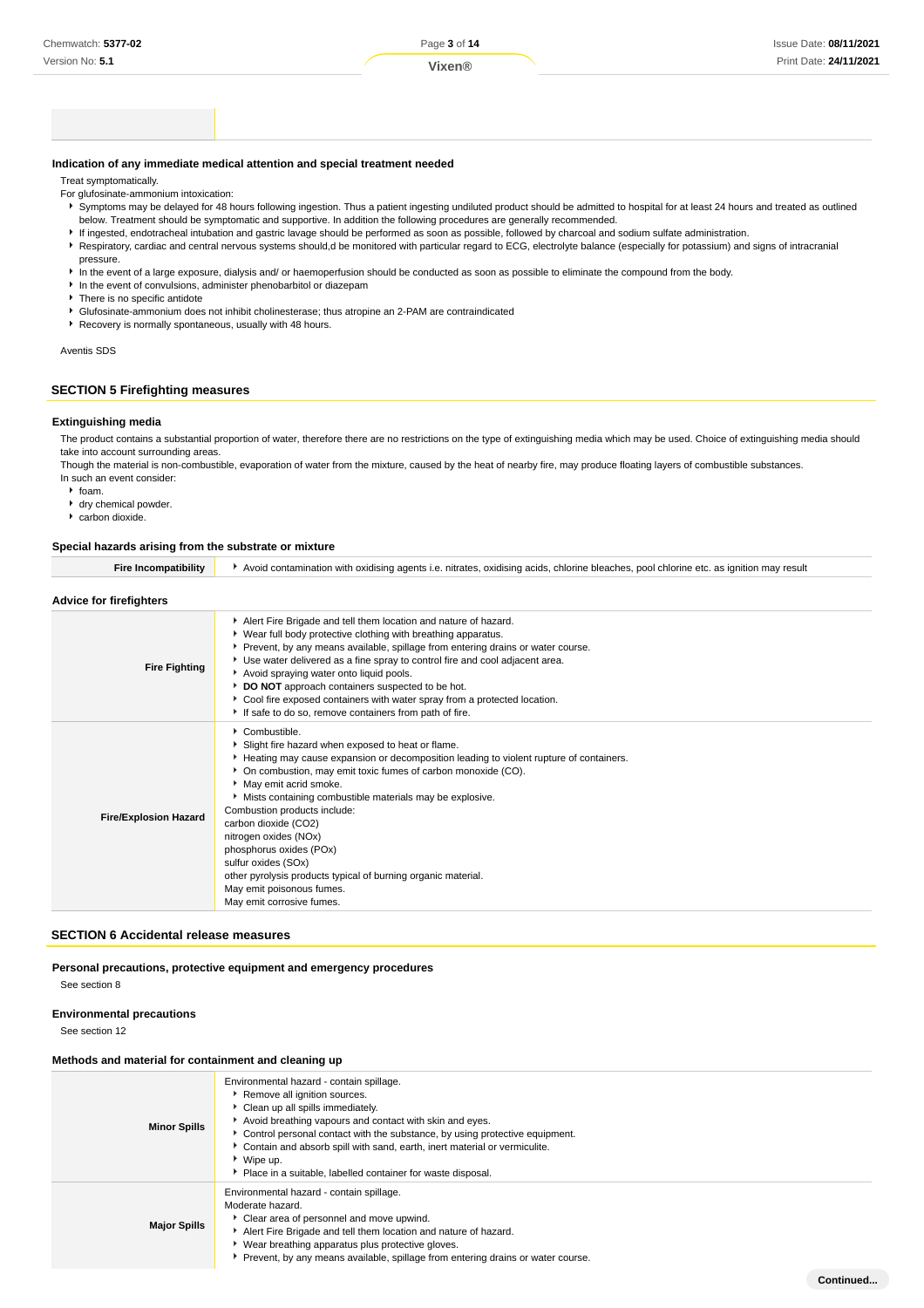| No smoking, naked lights or ignition sources.                              |
|----------------------------------------------------------------------------|
| Increase ventilation.                                                      |
| Stop leak if safe to do so.                                                |
| Contain spill with sand, earth or vermiculite.                             |
| Collect recoverable product into labelled containers for recycling.        |
| Absorb remaining product with sand, earth or vermiculite.                  |
| Collect solid residues and seal in labelled drums for disposal.            |
| ▶ Wash area and prevent runoff into drains.                                |
| If contamination of drains or waterways occurs, advise emergency services. |

Personal Protective Equipment advice is contained in Section 8 of the SDS.

## **SECTION 7 Handling and storage**

| Precautions for safe handling |                                                                                                                                                                                                                                                                                                                                                                                                                                                                                                                                                                                                                                                                                                                                                                                                                                                                                                                                                                                                                                               |
|-------------------------------|-----------------------------------------------------------------------------------------------------------------------------------------------------------------------------------------------------------------------------------------------------------------------------------------------------------------------------------------------------------------------------------------------------------------------------------------------------------------------------------------------------------------------------------------------------------------------------------------------------------------------------------------------------------------------------------------------------------------------------------------------------------------------------------------------------------------------------------------------------------------------------------------------------------------------------------------------------------------------------------------------------------------------------------------------|
| Safe handling                 | DO NOT allow clothing wet with material to stay in contact with skin<br>Avoid all personal contact, including inhalation.<br>▶ Wear protective clothing when risk of exposure occurs.<br>Use in a well-ventilated area.<br>Prevent concentration in hollows and sumps.<br>DO NOT enter confined spaces until atmosphere has been checked.<br>DO NOT allow material to contact humans, exposed food or food utensils.<br>Avoid contact with incompatible materials.<br>When handling, DO NOT eat, drink or smoke.<br>▶ Keep containers securely sealed when not in use.<br>Avoid physical damage to containers.<br>Always wash hands with soap and water after handling.<br>▶ Work clothes should be laundered separately. Launder contaminated clothing before re-use.<br>Use good occupational work practice.<br>> Observe manufacturer's storage and handling recommendations contained within this SDS.<br>Atmosphere should be regularly checked against established exposure standards to ensure safe working conditions are maintained. |
| Other information             | Store in original containers.<br>Keep containers securely sealed.<br>No smoking, naked lights or ignition sources.<br>Store in a cool, dry, well-ventilated area.<br>Store away from incompatible materials and foodstuff containers.<br>Protect containers against physical damage and check regularly for leaks.<br>• Observe manufacturer's storage and handling recommendations contained within this SDS.                                                                                                                                                                                                                                                                                                                                                                                                                                                                                                                                                                                                                                |

## **Conditions for safe storage, including any incompatibilities**

| Suitable container      | Polyethylene or polypropylene container.<br>Packing as recommended by manufacturer.<br>• Check all containers are clearly labelled and free from leaks. |  |  |  |  |
|-------------------------|---------------------------------------------------------------------------------------------------------------------------------------------------------|--|--|--|--|
| Storage incompatibility | Avoid reaction with oxidising agents                                                                                                                    |  |  |  |  |
| х                       |                                                                                                                                                         |  |  |  |  |

**X** — Must not be stored together

**0** — May be stored together with specific preventions

**+** — May be stored together

Note: Depending on other risk factors, compatibility assessment based on the table above may not be relevant to storage situations, particularly where large volumes of dangerous goods are stored and handled. Reference should be made to the Safety Data Sheets for each substance or article and risks assessed accordingly.

## **SECTION 8 Exposure controls / personal protection**

## **Control parameters**

## **Occupational Exposure Limits (OEL)**

| <b>INGREDIENT DATA</b>                            |             |                                                       |                   |               |               |               |
|---------------------------------------------------|-------------|-------------------------------------------------------|-------------------|---------------|---------------|---------------|
| Source                                            | Ingredient  | <b>Material name</b>                                  | <b>TWA</b>        | <b>STEL</b>   | Peak          | <b>Notes</b>  |
| New Zealand Workplace<br>Exposure Standards (WES) | oxyfluorfen | Particulates not otherwise classified respirable dust | $3$ mg/m $3$      | Not Available | Not Available | Not Available |
| New Zealand Workplace<br>Exposure Standards (WES) | oxyfluorfen | Particulates not otherwise classified                 | $10 \text{ mg/m}$ | Not Available | Not Available | Not Available |

## **Emergency Limits**

| Ingredient                  | TEEL-1               | TEEL-2        |                     | TEEL-3        |
|-----------------------------|----------------------|---------------|---------------------|---------------|
| Vixen®                      | Not Available        | Not Available |                     | Not Available |
|                             |                      |               |                     |               |
| Ingredient                  | <b>Original IDLH</b> |               | <b>Revised IDLH</b> |               |
| glufosinate-ammonium        | Not Available        |               | Not Available       |               |
| sodium lauryl ether sulfate | Not Available        |               | Not Available       |               |
| oxyfluorfen                 | Not Available        |               | Not Available       |               |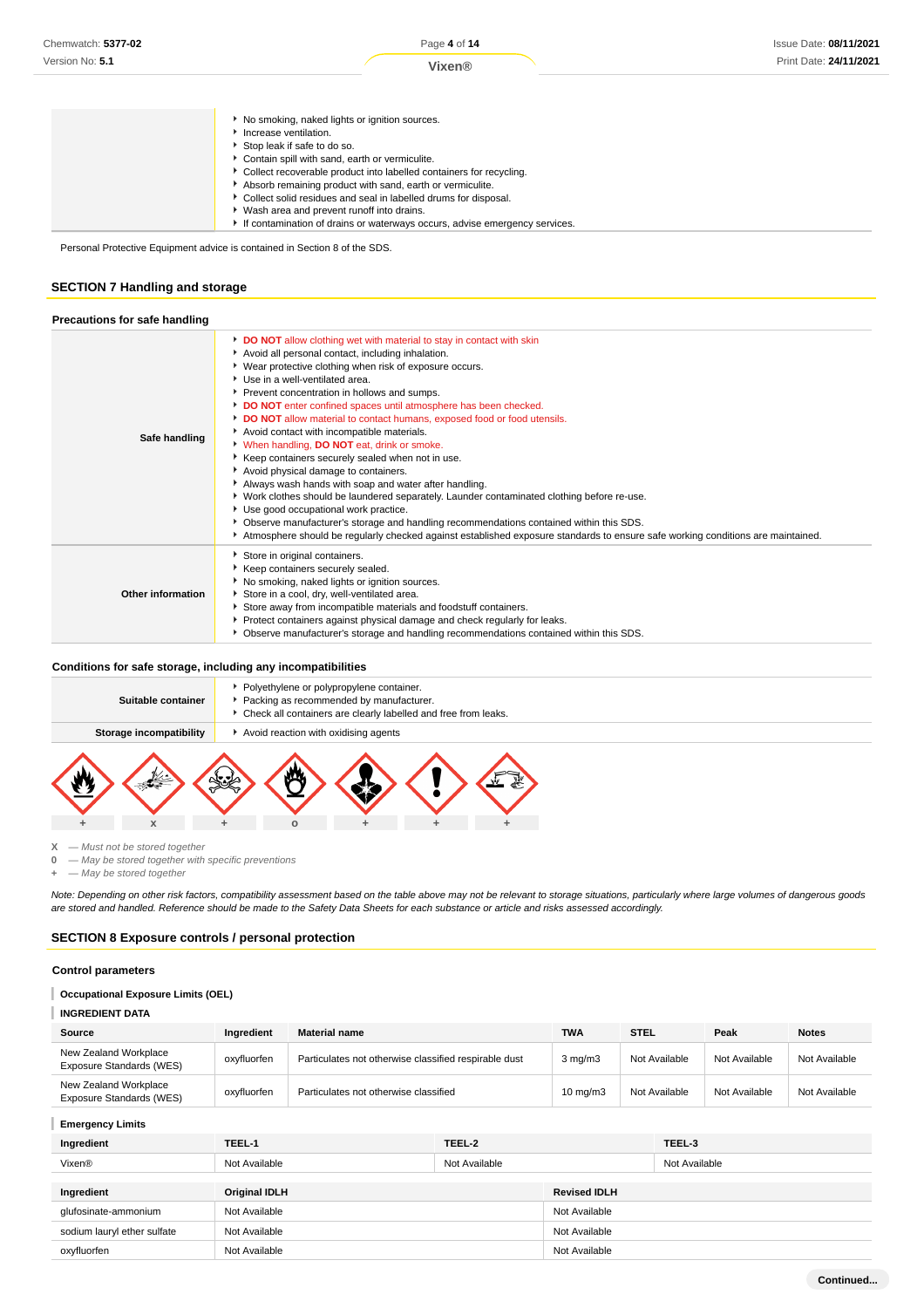# **Occupational Exposure Banding**

| Ingredient                  | <b>Occupational Exposure Band Rating</b>                                                                                                                                                                                                                                                                                                                                 | <b>Occupational Exposure Band Limit</b> |  |
|-----------------------------|--------------------------------------------------------------------------------------------------------------------------------------------------------------------------------------------------------------------------------------------------------------------------------------------------------------------------------------------------------------------------|-----------------------------------------|--|
| glufosinate-ammonium        |                                                                                                                                                                                                                                                                                                                                                                          | $\leq 0.01$ mg/m <sup>3</sup>           |  |
| sodium lauryl ether sulfate |                                                                                                                                                                                                                                                                                                                                                                          | $\leq 0.01$ mg/m <sup>3</sup>           |  |
| Notes:                      | Occupational exposure banding is a process of assigning chemicals into specific categories or bands based on a chemical's potency and the<br>adverse health outcomes associated with exposure. The output of this process is an occupational exposure band (OEB), which corresponds to a<br>range of exposure concentrations that are expected to protect worker health. |                                         |  |

## **MATERIAL DATA**

| <b>Exposure controls</b>     |                                                                                                                                                                                                                                                                                                                                                                                                                                                                                                                                                                                                                                                                                                                                                                                                                                                                                                                                                                                                                                                                                                                                                                                                                                                                                                                                                                                                                                                                                                                                                                                                                                     |                                                                                                                                         |                                     |  |  |
|------------------------------|-------------------------------------------------------------------------------------------------------------------------------------------------------------------------------------------------------------------------------------------------------------------------------------------------------------------------------------------------------------------------------------------------------------------------------------------------------------------------------------------------------------------------------------------------------------------------------------------------------------------------------------------------------------------------------------------------------------------------------------------------------------------------------------------------------------------------------------------------------------------------------------------------------------------------------------------------------------------------------------------------------------------------------------------------------------------------------------------------------------------------------------------------------------------------------------------------------------------------------------------------------------------------------------------------------------------------------------------------------------------------------------------------------------------------------------------------------------------------------------------------------------------------------------------------------------------------------------------------------------------------------------|-----------------------------------------------------------------------------------------------------------------------------------------|-------------------------------------|--|--|
|                              | Engineering controls are used to remove a hazard or place a barrier between the worker and the hazard. Well-designed engineering controls can<br>be highly effective in protecting workers and will typically be independent of worker interactions to provide this high level of protection.<br>The basic types of engineering controls are:<br>Process controls which involve changing the way a job activity or process is done to reduce the risk.<br>Enclosure and/or isolation of emission source which keeps a selected hazard "physically" away from the worker and ventilation that strategically<br>"adds" and "removes" air in the work environment. Ventilation can remove or dilute an air contaminant if designed properly. The design of a<br>ventilation system must match the particular process and chemical or contaminant in use.<br>Employers may need to use multiple types of controls to prevent employee overexposure.<br>Local exhaust ventilation usually required. If risk of overexposure exists, wear approved respirator. Correct fit is essential to obtain adequate<br>protection. Supplied-air type respirator may be required in special circumstances. Correct fit is essential to ensure adequate protection.<br>An approved self contained breathing apparatus (SCBA) may be required in some situations.<br>Provide adequate ventilation in warehouse or closed storage area. Air contaminants generated in the workplace possess varying "escape"<br>velocities which, in turn, determine the "capture velocities" of fresh circulating air required to effectively remove the contaminant. |                                                                                                                                         |                                     |  |  |
|                              | Type of Contaminant:                                                                                                                                                                                                                                                                                                                                                                                                                                                                                                                                                                                                                                                                                                                                                                                                                                                                                                                                                                                                                                                                                                                                                                                                                                                                                                                                                                                                                                                                                                                                                                                                                |                                                                                                                                         | Air Speed:                          |  |  |
|                              | solvent, vapours, degreasing etc., evaporating from tank (in still air).                                                                                                                                                                                                                                                                                                                                                                                                                                                                                                                                                                                                                                                                                                                                                                                                                                                                                                                                                                                                                                                                                                                                                                                                                                                                                                                                                                                                                                                                                                                                                            |                                                                                                                                         | $0.25 - 0.5$ m/s<br>(50-100 f/min.) |  |  |
| Appropriate engineering      | aerosols, fumes from pouring operations, intermittent container filling, low speed conveyer transfers, welding, spray<br>drift, plating acid fumes, pickling (released at low velocity into zone of active generation)                                                                                                                                                                                                                                                                                                                                                                                                                                                                                                                                                                                                                                                                                                                                                                                                                                                                                                                                                                                                                                                                                                                                                                                                                                                                                                                                                                                                              |                                                                                                                                         | 0.5-1 m/s (100-200<br>f/min.)       |  |  |
| controls                     | direct spray, spray painting in shallow booths, drum filling, conveyer loading, crusher dusts, gas discharge (active<br>generation into zone of rapid air motion)                                                                                                                                                                                                                                                                                                                                                                                                                                                                                                                                                                                                                                                                                                                                                                                                                                                                                                                                                                                                                                                                                                                                                                                                                                                                                                                                                                                                                                                                   |                                                                                                                                         | 1-2.5 m/s (200-500<br>f/min.)       |  |  |
|                              | grinding, abrasive blasting, tumbling, high speed wheel generated dusts (released at high initial velocity into zone of<br>very high rapid air motion).                                                                                                                                                                                                                                                                                                                                                                                                                                                                                                                                                                                                                                                                                                                                                                                                                                                                                                                                                                                                                                                                                                                                                                                                                                                                                                                                                                                                                                                                             |                                                                                                                                         | $2.5 - 10$ m/s<br>(500-2000 f/min.) |  |  |
|                              | Within each range the appropriate value depends on:                                                                                                                                                                                                                                                                                                                                                                                                                                                                                                                                                                                                                                                                                                                                                                                                                                                                                                                                                                                                                                                                                                                                                                                                                                                                                                                                                                                                                                                                                                                                                                                 |                                                                                                                                         |                                     |  |  |
|                              | Lower end of the range                                                                                                                                                                                                                                                                                                                                                                                                                                                                                                                                                                                                                                                                                                                                                                                                                                                                                                                                                                                                                                                                                                                                                                                                                                                                                                                                                                                                                                                                                                                                                                                                              | Upper end of the range                                                                                                                  |                                     |  |  |
|                              | 1: Room air currents minimal or favourable to capture                                                                                                                                                                                                                                                                                                                                                                                                                                                                                                                                                                                                                                                                                                                                                                                                                                                                                                                                                                                                                                                                                                                                                                                                                                                                                                                                                                                                                                                                                                                                                                               | 1: Disturbing room air currents                                                                                                         |                                     |  |  |
|                              | 2: Contaminants of low toxicity or of nuisance value only.                                                                                                                                                                                                                                                                                                                                                                                                                                                                                                                                                                                                                                                                                                                                                                                                                                                                                                                                                                                                                                                                                                                                                                                                                                                                                                                                                                                                                                                                                                                                                                          | 2: Contaminants of high toxicity                                                                                                        |                                     |  |  |
|                              | 3: Intermittent, low production.                                                                                                                                                                                                                                                                                                                                                                                                                                                                                                                                                                                                                                                                                                                                                                                                                                                                                                                                                                                                                                                                                                                                                                                                                                                                                                                                                                                                                                                                                                                                                                                                    | 3: High production, heavy use                                                                                                           |                                     |  |  |
|                              | 4: Large hood or large air mass in motion                                                                                                                                                                                                                                                                                                                                                                                                                                                                                                                                                                                                                                                                                                                                                                                                                                                                                                                                                                                                                                                                                                                                                                                                                                                                                                                                                                                                                                                                                                                                                                                           | 4: Small hood-local control only                                                                                                        |                                     |  |  |
|                              | Simple theory shows that air velocity falls rapidly with distance away from the opening of a simple extraction pipe. Velocity generally decreases<br>with the square of distance from the extraction point (in simple cases). Therefore the air speed at the extraction point should be adjusted,<br>accordingly, after reference to distance from the contaminating source. The air velocity at the extraction fan, for example, should be a minimum of<br>1-2 m/s (200-400 f/min) for extraction of solvents generated in a tank 2 meters distant from the extraction point. Other mechanical considerations,<br>producing performance deficits within the extraction apparatus, make it essential that theoretical air velocities are multiplied by factors of 10 or<br>more when extraction systems are installed or used.                                                                                                                                                                                                                                                                                                                                                                                                                                                                                                                                                                                                                                                                                                                                                                                                      |                                                                                                                                         |                                     |  |  |
| <b>Personal protection</b>   |                                                                                                                                                                                                                                                                                                                                                                                                                                                                                                                                                                                                                                                                                                                                                                                                                                                                                                                                                                                                                                                                                                                                                                                                                                                                                                                                                                                                                                                                                                                                                                                                                                     |                                                                                                                                         |                                     |  |  |
| Eye and face protection      | Safety glasses with side shields.<br>Chemical goggles.<br>▶ Contact lenses may pose a special hazard; soft contact lenses may absorb and concentrate irritants. A written policy document, describing<br>the wearing of lenses or restrictions on use, should be created for each workplace or task. This should include a review of lens absorption<br>and adsorption for the class of chemicals in use and an account of injury experience. Medical and first-aid personnel should be trained in<br>their removal and suitable equipment should be readily available. In the event of chemical exposure, begin eye irrigation immediately and<br>remove contact lens as soon as practicable. Lens should be removed at the first signs of eye redness or irritation - lens should be removed in<br>a clean environment only after workers have washed hands thoroughly. [CDC NIOSH Current Intelligence Bulletin 59], [AS/NZS 1336 or<br>national equivalent]                                                                                                                                                                                                                                                                                                                                                                                                                                                                                                                                                                                                                                                                     |                                                                                                                                         |                                     |  |  |
| <b>Skin protection</b>       | See Hand protection below                                                                                                                                                                                                                                                                                                                                                                                                                                                                                                                                                                                                                                                                                                                                                                                                                                                                                                                                                                                                                                                                                                                                                                                                                                                                                                                                                                                                                                                                                                                                                                                                           |                                                                                                                                         |                                     |  |  |
| <b>Hands/feet protection</b> | Elbow length PVC gloves<br><b>NOTE:</b><br>equipment, to avoid all possible skin contact.<br>▶ Contaminated leather items, such as shoes, belts and watch-bands should be removed and destroyed.<br>The selection of suitable gloves does not only depend on the material, but also on further marks of quality which vary from manufacturer to<br>manufacturer. Where the chemical is a preparation of several substances, the resistance of the glove material can not be calculated in advance<br>and has therefore to be checked prior to the application.<br>The exact break through time for substances has to be obtained from the manufacturer of the protective gloves and has to be observed when<br>making a final choice.<br>Personal hygiene is a key element of effective hand care. Gloves must only be worn on clean hands. After using gloves, hands should be<br>washed and dried thoroughly. Application of a non-perfumed moisturiser is recommended.<br>Suitability and durability of glove type is dependent on usage. Important factors in the selection of gloves include:<br>frequency and duration of contact,<br>chemical resistance of glove material,                                                                                                                                                                                                                                                                                                                                                                                                                                                  | ▶ The material may produce skin sensitisation in predisposed individuals. Care must be taken, when removing gloves and other protective |                                     |  |  |

· glove thickness and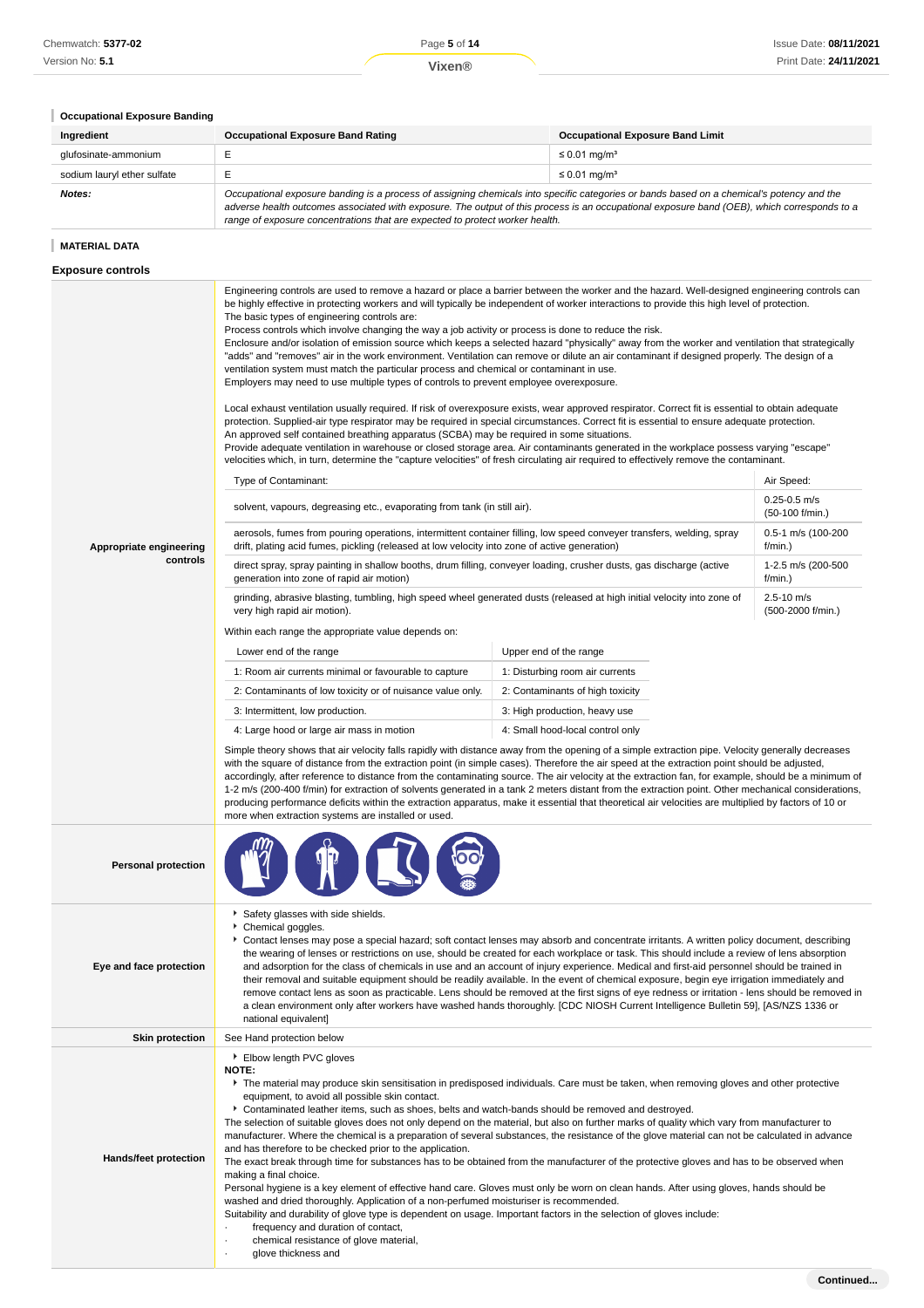|                        | dexterity<br>Select gloves tested to a relevant standard (e.g. Europe EN 374, US F739, AS/NZS 2161.1 or national equivalent).<br>When prolonged or frequently repeated contact may occur, a glove with a protection class of 5 or higher (breakthrough time greater than<br>240 minutes according to EN 374, AS/NZS 2161.10.1 or national equivalent) is recommended.<br>When only brief contact is expected, a glove with a protection class of 3 or higher (breakthrough time greater than 60 minutes according to<br>EN 374, AS/NZS 2161.10.1 or national equivalent) is recommended.<br>Some glove polymer types are less affected by movement and this should be taken into account when considering gloves for long-term<br>use.<br>Contaminated gloves should be replaced.<br>As defined in ASTM F-739-96 in any application, gloves are rated as:<br>Excellent when breakthrough time > 480 min<br>Good when breakthrough time > 20 min<br>$\cdot$<br>Fair when breakthrough time < 20 min<br>$\cdot$<br>Poor when glove material degrades<br>$\cdot$<br>For general applications, gloves with a thickness typically greater than 0.35 mm, are recommended.<br>It should be emphasised that glove thickness is not necessarily a good predictor of glove resistance to a specific chemical, as the permeation<br>efficiency of the glove will be dependent on the exact composition of the glove material. Therefore, glove selection should also be based on<br>consideration of the task requirements and knowledge of breakthrough times.<br>Glove thickness may also vary depending on the glove manufacturer, the glove type and the glove model. Therefore, the manufacturers'<br>technical data should always be taken into account to ensure selection of the most appropriate glove for the task.<br>Note: Depending on the activity being conducted, gloves of varying thickness may be required for specific tasks. For example:<br>Thinner gloves (down to 0.1 mm or less) may be required where a high degree of manual dexterity is needed. However, these gloves are<br>only likely to give short duration protection and would normally be just for single use applications, then disposed of.<br>Thicker gloves (up to 3 mm or more) may be required where there is a mechanical (as well as a chemical) risk i.e. where there is abrasion<br>or puncture potential<br>Gloves must only be worn on clean hands. After using gloves, hands should be washed and dried thoroughly. Application of a non-perfumed<br>moisturiser is recommended. |
|------------------------|------------------------------------------------------------------------------------------------------------------------------------------------------------------------------------------------------------------------------------------------------------------------------------------------------------------------------------------------------------------------------------------------------------------------------------------------------------------------------------------------------------------------------------------------------------------------------------------------------------------------------------------------------------------------------------------------------------------------------------------------------------------------------------------------------------------------------------------------------------------------------------------------------------------------------------------------------------------------------------------------------------------------------------------------------------------------------------------------------------------------------------------------------------------------------------------------------------------------------------------------------------------------------------------------------------------------------------------------------------------------------------------------------------------------------------------------------------------------------------------------------------------------------------------------------------------------------------------------------------------------------------------------------------------------------------------------------------------------------------------------------------------------------------------------------------------------------------------------------------------------------------------------------------------------------------------------------------------------------------------------------------------------------------------------------------------------------------------------------------------------------------------------------------------------------------------------------------------------------------------------------------------------------------------------------------------------------------------------------------------------------------------------------------------------------------------------------------------------------------------------------------------------------------------------------------------------|
| <b>Body protection</b> | See Other protection below                                                                                                                                                                                                                                                                                                                                                                                                                                                                                                                                                                                                                                                                                                                                                                                                                                                                                                                                                                                                                                                                                                                                                                                                                                                                                                                                                                                                                                                                                                                                                                                                                                                                                                                                                                                                                                                                                                                                                                                                                                                                                                                                                                                                                                                                                                                                                                                                                                                                                                                                             |
| Other protection       | • Overalls.<br>P.V.C apron.<br>Barrier cream.<br>Skin cleansing cream.<br>▶ Eye wash unit.                                                                                                                                                                                                                                                                                                                                                                                                                                                                                                                                                                                                                                                                                                                                                                                                                                                                                                                                                                                                                                                                                                                                                                                                                                                                                                                                                                                                                                                                                                                                                                                                                                                                                                                                                                                                                                                                                                                                                                                                                                                                                                                                                                                                                                                                                                                                                                                                                                                                             |

## **Recommended material(s)**

**GLOVE SELECTION INDEX**

Glove selection is based on a modified presentation of the:

 **"Forsberg Clothing Performance Index".**

\* CPI - Chemwatch Performance Index

selection must be based on detailed observation. -

A: Best Selection

should be consulted.

 The effect(s) of the following substance(s) are taken into account in the **computergenerated** selection: Vixen®

**NOTE**: As a series of factors will influence the actual performance of the glove, a final

\* Where the glove is to be used on a short term, casual or infrequent basis, factors such as "feel" or convenience (e.g. disposability), may dictate a choice of gloves which might otherwise be unsuitable following long-term or frequent use. A qualified practitioner

**Material CPI** BUTYL A NEOPRENE A VITON A PARTICIPATION AND A REPORT OF A STATE OF A STATE OF A STATE OF A STATE OF A STATE OF A STATE OF A STATE OF A STATE OF A STATE OF A STATE OF A STATE OF A STATE OF A STATE OF A STATE OF A STATE OF A STATE OF A STATE NATURAL RUBBER C PVA C

B: Satisfactory; may degrade after 4 hours continuous immersion C: Poor to Dangerous Choice for other than short term immersion

### **Respiratory protection**

Type A Filter of sufficient capacity. (AS/NZS 1716 & 1715, EN 143:2000 & 149:2001, ANSI Z88 or national equivalent)

Where the concentration of gas/particulates in the breathing zone, approaches or exceeds the "Exposure Standard" (or ES), respiratory protection is required. Degree of protection varies with both face-piece and Class of filter; the nature of protection varies with Type of filter.

| <b>Required Minimum</b><br><b>Protection Factor</b> | Half-Face<br>Respirator | <b>Full-Face</b><br>Respirator | <b>Powered Air</b><br>Respirator |
|-----------------------------------------------------|-------------------------|--------------------------------|----------------------------------|
| up to $10 \times ES$                                | A-AUS                   |                                | A-PAPR-AUS /<br>Class 1          |
| up to $50 \times ES$                                | -                       | A-AUS / Class 1                | ٠                                |
| up to $100 \times ES$                               | -                       | $A-2$                          | A-PAPR-2 ^                       |

^ - Full-face

A(All classes) = Organic vapours, B AUS or B1 = Acid gasses, B2 = Acid gas or hydrogen cyanide(HCN), B3 = Acid gas or hydrogen cyanide(HCN), E = Sulfur dioxide(SO2), G = Agricultural chemicals, K = Ammonia(NH3), Hg = Mercury, NO = Oxides of nitrogen, MB = Methyl bromide, AX = Low boiling point organic compounds(below 65 degC)

- Cartridge respirators should never be used for emergency ingress or in areas of unknown vapour concentrations or oxygen content.
- The wearer must be warned to leave the contaminated area immediately on detecting any odours through the respirator. The odour may indicate that the mask is not functioning properly, that the vapour concentration is too high, or that the mask is not properly fitted. Because of these limitations, only restricted use of cartridge respirators is considered appropriate.
- Cartridge performance is affected by humidity. Cartridges should be changed after 2 hr of continuous use unless it is determined that the humidity is less than 75%, in which case, cartridges can be used for 4 hr. Used cartridges should be discarded daily, regardless of the length of time used

## **SECTION 9 Physical and chemical properties**

| Information on basic physical and chemical properties |                                                              |                                            |               |  |  |
|-------------------------------------------------------|--------------------------------------------------------------|--------------------------------------------|---------------|--|--|
| Appearance                                            | White liquid; mixes with water.                              |                                            |               |  |  |
|                                                       |                                                              |                                            |               |  |  |
| <b>Physical state</b>                                 | Liquid                                                       | Relative density (Water = $1$ )            | 1.08          |  |  |
| Odour                                                 | Not Available                                                | Partition coefficient n-octanol<br>/ water | Not Available |  |  |
| Odour threshold                                       | Not Available                                                | Auto-ignition temperature (°C)             | Not Available |  |  |
| pH (as supplied)                                      | <b>Decomposition temperature</b><br>$6 - 8$<br>Not Available |                                            |               |  |  |
| Melting point / freezing point<br>$(^{\circ}C)$       | >100 C                                                       | Viscosity (cSt)                            | Not Available |  |  |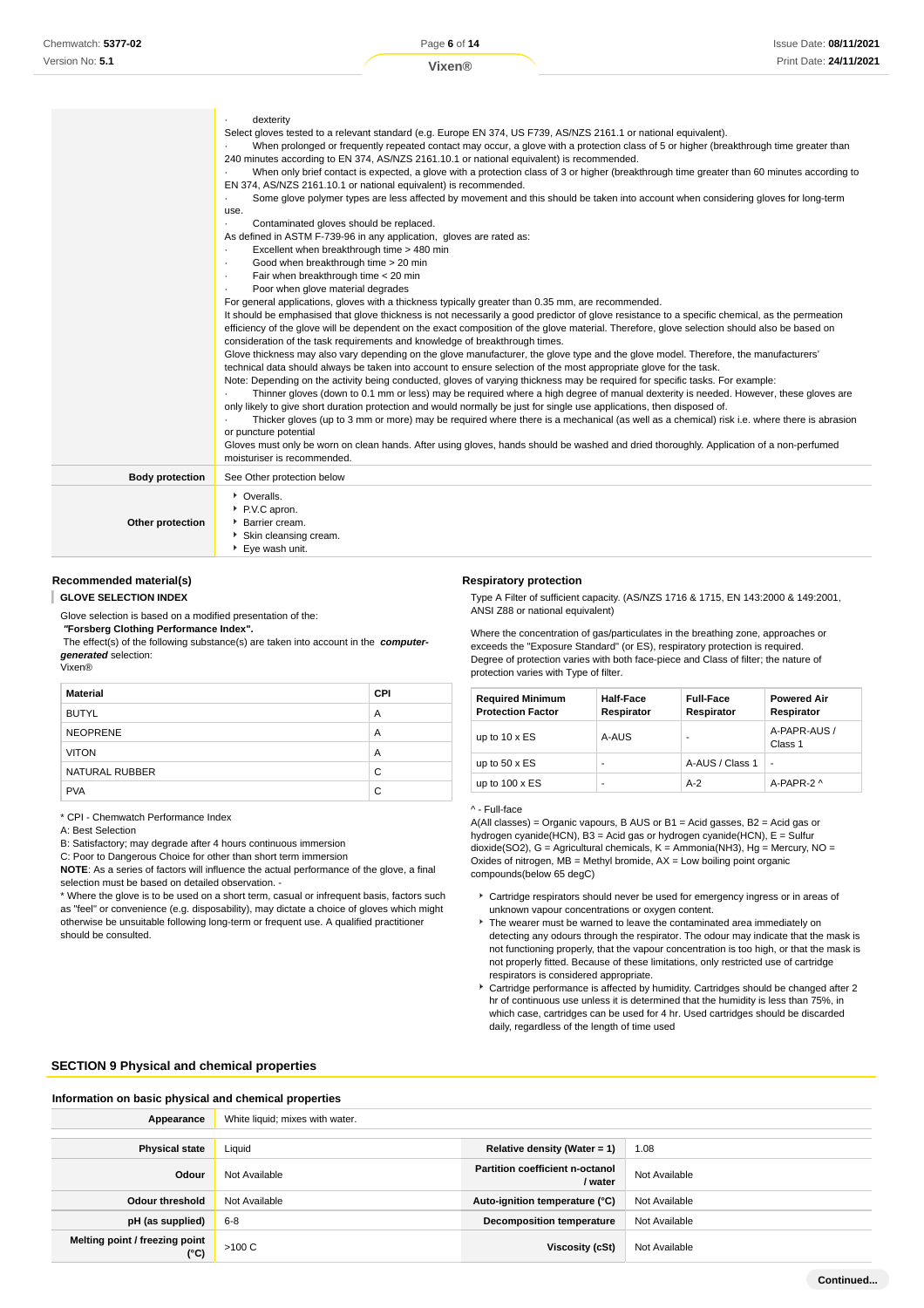| Initial boiling point and boiling<br>range (°C) | Not Available  | Molecular weight (g/mol)           | Not Applicable |
|-------------------------------------------------|----------------|------------------------------------|----------------|
| Flash point (°C)                                | >100           | <b>Taste</b>                       | Not Available  |
| <b>Evaporation rate</b>                         | Not Available  | <b>Explosive properties</b>        | Not Available  |
| <b>Flammability</b>                             | Not Applicable | <b>Oxidising properties</b>        | Not Available  |
| Upper Explosive Limit (%)                       | Not Available  | Surface Tension (dyn/cm or<br>mN/m | Not Available  |
| Lower Explosive Limit (%)                       | Not Available  | <b>Volatile Component (%vol)</b>   | Not Available  |
| Vapour pressure (kPa)                           | Not Available  | Gas group                          | Not Available  |
| Solubility in water                             | Miscible       | pH as a solution (%)               | Not Available  |
| Vapour density $(Air = 1)$                      | Not Available  | VOC g/L                            | Not Available  |

## **SECTION 10 Stability and reactivity**

| Reactivity                            | See section 7                                                                                                                        |
|---------------------------------------|--------------------------------------------------------------------------------------------------------------------------------------|
| <b>Chemical stability</b>             | • Unstable in the presence of incompatible materials.<br>▶ Product is considered stable.<br>Hazardous polymerisation will not occur. |
| Possibility of hazardous<br>reactions | See section 7                                                                                                                        |
| <b>Conditions to avoid</b>            | See section 7                                                                                                                        |
| Incompatible materials                | See section 7                                                                                                                        |
| Hazardous decomposition<br>products   | See section 5                                                                                                                        |

## **SECTION 11 Toxicological information**

## **Information on toxicological effects**

| Inhaled             | Inhalation of vapours or aerosols (mists, fumes), generated by the material during the course of normal handling, may be harmful.                                                                                                                                                                                                                                                                                                                                                                                                                                                                                                                                                                                                                                                                                                                                                                                                                                                                                                                                                                                                                                                                                                                                                                                                                                                                                                                                                                                                                                                                                                                                                                                                                                                                                                                                                                                                                                                                                                                                                                                                                                                                                                                                                                                                                                                                                                                                                                                                                                                                                                                                                                                                                                                                                                                                                                                                                                                                                                            |                                    |  |
|---------------------|----------------------------------------------------------------------------------------------------------------------------------------------------------------------------------------------------------------------------------------------------------------------------------------------------------------------------------------------------------------------------------------------------------------------------------------------------------------------------------------------------------------------------------------------------------------------------------------------------------------------------------------------------------------------------------------------------------------------------------------------------------------------------------------------------------------------------------------------------------------------------------------------------------------------------------------------------------------------------------------------------------------------------------------------------------------------------------------------------------------------------------------------------------------------------------------------------------------------------------------------------------------------------------------------------------------------------------------------------------------------------------------------------------------------------------------------------------------------------------------------------------------------------------------------------------------------------------------------------------------------------------------------------------------------------------------------------------------------------------------------------------------------------------------------------------------------------------------------------------------------------------------------------------------------------------------------------------------------------------------------------------------------------------------------------------------------------------------------------------------------------------------------------------------------------------------------------------------------------------------------------------------------------------------------------------------------------------------------------------------------------------------------------------------------------------------------------------------------------------------------------------------------------------------------------------------------------------------------------------------------------------------------------------------------------------------------------------------------------------------------------------------------------------------------------------------------------------------------------------------------------------------------------------------------------------------------------------------------------------------------------------------------------------------------|------------------------------------|--|
| Ingestion           | Accidental ingestion of the material may be harmful; animal experiments indicate that ingestion of less than 150 gram may be fatal or may<br>produce serious damage to the health of the individual.                                                                                                                                                                                                                                                                                                                                                                                                                                                                                                                                                                                                                                                                                                                                                                                                                                                                                                                                                                                                                                                                                                                                                                                                                                                                                                                                                                                                                                                                                                                                                                                                                                                                                                                                                                                                                                                                                                                                                                                                                                                                                                                                                                                                                                                                                                                                                                                                                                                                                                                                                                                                                                                                                                                                                                                                                                         |                                    |  |
| <b>Skin Contact</b> | Evidence exists, or practical experience predicts, that the material either produces inflammation of the skin in a substantial number of individuals<br>following direct contact, and/or produces significant inflammation when applied to the healthy intact skin of animals, for up to four hours, such<br>inflammation being present twenty-four hours or more after the end of the exposure period. Skin irritation may also be present after prolonged or<br>repeated exposure; this may result in a form of contact dermatitis (nonallergic). The dermatitis is often characterised by skin redness (erythema)<br>and swelling (oedema) which may progress to blistering (vesiculation), scaling and thickening of the epidermis. At the microscopic level there<br>may be intercellular oedema of the spongy layer of the skin (spongiosis) and intracellular oedema of the epidermis.<br>Open cuts, abraded or irritated skin should not be exposed to this material<br>Entry into the blood-stream through, for example, cuts, abrasions, puncture wounds or lesions, may produce systemic injury with harmful effects.<br>Examine the skin prior to the use of the material and ensure that any external damage is suitably protected.                                                                                                                                                                                                                                                                                                                                                                                                                                                                                                                                                                                                                                                                                                                                                                                                                                                                                                                                                                                                                                                                                                                                                                                                                                                                                                                                                                                                                                                                                                                                                                                                                                                                                                                                                                                             |                                    |  |
| Eye                 | Evidence exists, or practical experience predicts, that the material may cause eye irritation in a substantial number of individuals and/or may<br>produce significant ocular lesions which are present twenty-four hours or more after instillation into the eye(s) of experimental animals.<br>Repeated or prolonged eye contact may cause inflammation characterised by temporary redness (similar to windburn) of the conjunctiva<br>(conjunctivitis); temporary impairment of vision and/or other transient eye damage/ulceration may occur.                                                                                                                                                                                                                                                                                                                                                                                                                                                                                                                                                                                                                                                                                                                                                                                                                                                                                                                                                                                                                                                                                                                                                                                                                                                                                                                                                                                                                                                                                                                                                                                                                                                                                                                                                                                                                                                                                                                                                                                                                                                                                                                                                                                                                                                                                                                                                                                                                                                                                            |                                    |  |
| Chronic             | Practical experience shows that skin contact with the material is capable either of inducing a sensitisation reaction in a substantial number of<br>individuals, and/or of producing a positive response in experimental animals.<br>Substances that can cause occupational asthma (also known as asthmagens and respiratory sensitisers) can induce a state of specific airway<br>hyper-responsiveness via an immunological, irritant or other mechanism. Once the airways have become hyper-responsive, further exposure to<br>the substance, sometimes even to tiny quantities, may cause respiratory symptoms. These symptoms can range in severity from a runny nose to<br>asthma. Not all workers who are exposed to a sensitiser will become hyper-responsive and it is impossible to identify in advance who are likely to<br>become hyper-responsive.<br>Substances than can cuase occupational asthma should be distinguished from substances which may trigger the symptoms of asthma in people<br>with pre-existing air-way hyper-responsiveness. The latter substances are not classified as asthmagens or respiratory sensitisers<br>Wherever it is reasonably practicable, exposure to substances that can cuase occupational asthma should be prevented. Where this is not<br>possible the primary aim is to apply adequate standards of control to prevent workers from becoming hyper-responsive.<br>Activities giving rise to short-term peak concentrations should receive particular attention when risk management is being considered. Health<br>surveillance is appropriate for all employees exposed or liable to be exposed to a substance which may cause occupational asthma and there<br>should be appropriate consultation with an occupational health professional over the degree of risk and level of surveillance.<br>Toxic: danger of serious damage to health by prolonged exposure through inhalation, in contact with skin and if swallowed.<br>Serious damage (clear functional disturbance or morphological change which may have toxicological significance) is likely to be caused by<br>repeated or prolonged exposure. As a rule the material produces, or contains a substance which produces severe lesions. Such damage may<br>become apparent following direct application in subchronic (90 day) toxicity studies or following sub-acute (28 day) or chronic (two-year) toxicity<br>tests.<br>Exposure to the material may cause concerns for humans owing to possible developmental toxic effects, generally on the basis that results in<br>appropriate animal studies provide strong suspicion of developmental toxicity in the absence of signs of marked maternal toxicity, or at around<br>the same dose levels as other toxic effects but which are not a secondary non-specific consequence of other toxic effects.<br>Limited evidence suggests that repeated or long-term occupational exposure may produce cumulative health effects involving organs or<br>biochemical systems. |                                    |  |
|                     |                                                                                                                                                                                                                                                                                                                                                                                                                                                                                                                                                                                                                                                                                                                                                                                                                                                                                                                                                                                                                                                                                                                                                                                                                                                                                                                                                                                                                                                                                                                                                                                                                                                                                                                                                                                                                                                                                                                                                                                                                                                                                                                                                                                                                                                                                                                                                                                                                                                                                                                                                                                                                                                                                                                                                                                                                                                                                                                                                                                                                                              |                                    |  |
| Vixen®              | <b>TOXICITY</b><br>Not Available                                                                                                                                                                                                                                                                                                                                                                                                                                                                                                                                                                                                                                                                                                                                                                                                                                                                                                                                                                                                                                                                                                                                                                                                                                                                                                                                                                                                                                                                                                                                                                                                                                                                                                                                                                                                                                                                                                                                                                                                                                                                                                                                                                                                                                                                                                                                                                                                                                                                                                                                                                                                                                                                                                                                                                                                                                                                                                                                                                                                             | <b>IRRITATION</b><br>Not Available |  |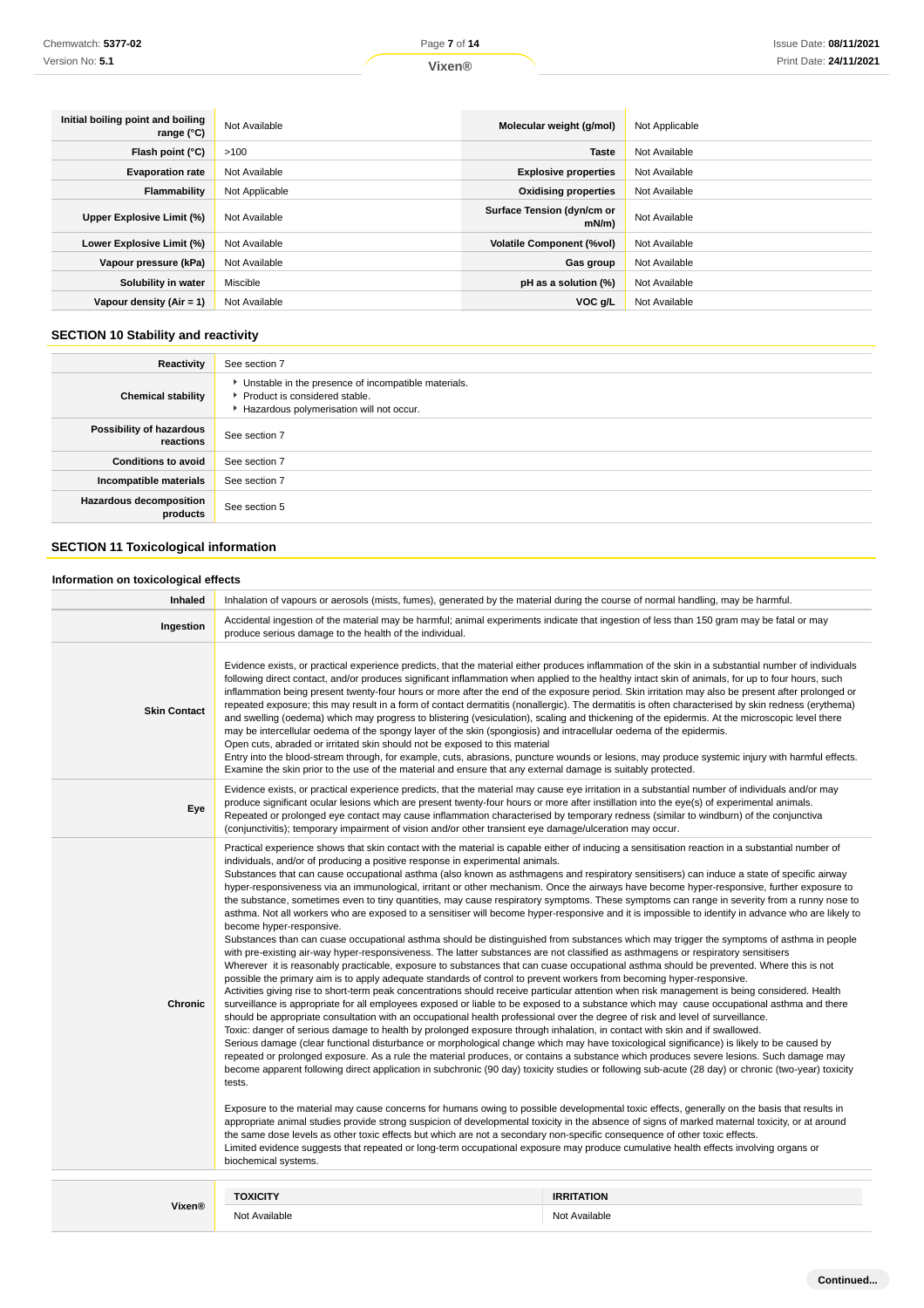| glufosinate-ammonium        | <b>TOXICITY</b><br>dermal (rat) LD50: 1380 mg/kg $[2]$<br>Oral(Dog) LD50; 200 mg/kg <sup>[2]</sup>                                                                                                                              | <b>IRRITATION</b><br>Not Available                                                                                                                       |
|-----------------------------|---------------------------------------------------------------------------------------------------------------------------------------------------------------------------------------------------------------------------------|----------------------------------------------------------------------------------------------------------------------------------------------------------|
| sodium lauryl ether sulfate | <b>TOXICITY</b><br>Oral(Rat) LD50; 1600 mg/kg[2]                                                                                                                                                                                | <b>IRRITATION</b><br>Eye: adverse effect observed (irritating)[1]<br>Skin (rabbit):25 mg/24 hr moderate<br>Skin: adverse effect observed (irritating)[1] |
| oxyfluorfen                 | <b>TOXICITY</b><br>Dermal (rabbit) LD50: >10000 mg/kg <sup>[2]</sup><br>Oral(Dog) LD50; >5000 mg/kg <sup>[2]</sup>                                                                                                              | <b>IRRITATION</b><br>Eye (rabbit): mild to moderate *<br>Skin (rabbit): mild *                                                                           |
| Legend:                     | 1. Value obtained from Europe ECHA Registered Substances - Acute toxicity 2.* Value obtained from manufacturer's SDS. Unless otherwise<br>specified data extracted from RTECS - Register of Toxic Effect of chemical Substances |                                                                                                                                                          |

| <b>GLUFOSINATE-AMMONIUM</b>                  | 1.6 mg/l/4h (dust) 2.6 mg/l/4h (dust) NOEL (2 year) for rats 40 ppm Toxicity Class WHO III; EPA III<br>For glufosinate-ammonium:<br>Acute toxicity: The toxicity of glufosinate varies in different laboratory animals. The oral LD50 is 436-464 mg/kg in mice and 1,510-1,660 mg/kg<br>in rats. Dogs are the most sensitive. They can be twice as susceptible as mice (the LD50 for beagles is 200-400 mg/kg. The World Health<br>Organisation (WHO) classifies glufosinate in toxicity Class III, "slightly hazardous". The WHO classification system is based on the LD50 for rats<br>and aims to take account of the sensitivities of more vulnerable test animals.<br>The dermal LD50 for glufosinate is about the same as for oral exposures. However, through the skin, glufosinate formulations can be 2.5 times<br>more toxic than glufosinate alone. Glufosinate was first considered by the UK Ministry of Agriculture, Fisheries and Food (MAFF) Scientific<br>Sub-Committee in 1984. The herbicide was refused approval because of the toxicity of the formulation (containing 30% surfactant) when<br>absorbed through the skin<br>Carcinogenicity: No clear evidence of target organ toxicity was noted in studies with rats, mice or dogs. An adaptive increase in kidney weight<br>was noted in several species but not functional or histopathological effects were observed.<br>No-Observable-Levels (NOELs) for the 1-year dog, 2.5 year rat and 2-year mouse studies were approximately 5 mg/kg/day, 2.1 mg/kg/day and<br>14 mg/kg/day, respectively<br>Glufosinate-ammonium was not carcinogenic in rats or mice.<br>Reproductive and developmental toxicity: No evidence of teratogenicity was noted in either rats or rabbits. Evidence of developmental toxicity<br>was noted in rats but only at dose levels that were also toxic to the mother.<br>No developmental toxicity was noted in rabbits. The maternal and developmental NOELs were considered to be 10 and 50 mg/kg/day,<br>respectively, in rats; and 6.3 and 20 mg/kg/day (highest dose tested), respectively, in rabbits.<br>Sub-lethal doses of glufosinate ammonium was found to cause abnormalities in the development of embryos in mammals both in vitro and in<br>vivo. Deformities in the brain were the main finding of these studies:<br>▶ Mouse embryos exposed to glufosinate in vitro developed apoptosis (fragmentation of the cells leading to cell death) in the neuroepithelium<br>of the brain. An earlier study found that all the embryos in the treated groups had specific defects including overall growth retardation,<br>increased death of embryos, hypoplasia (incomplete development) of the forebrain at 10 mg/ml, and cleft lips at 20 mg/ml.<br>The effects on embryos after exposure of pregnant rats to glufosinate during the time of neurogenesis (central nervous system development)<br>was determined. Pregnant rats were injected subcutaneously with 3 or 5 mg/kg of glufosinate once daily from days 13-20 of gestation. The<br>results suggested that glufosinate exposure at a crucial stage in pregnancy causes a decrease in the number of glutamate receptors in<br>offspring.<br>The parental and reproductive NOELs in a 2-generation rat reproduction study were considered to be 400 ppm (approximately 4 mg/kg/day) and<br>120 ppm (approximately 12 mg/kg/day), respectively, based on decreased kidney weights at 120 ppm and decreased litter size at 360 ppm.<br>Neurotoxicity: Glufosinate-ammonium does not inhibit acetylcholinesterase activity. No evidence of delayed neurotoxicity was noted in hens.<br>Neurobehavioural effects (e.g. hypersensitivity, tremors, convulsions) related to stimulation of the central nervous system (CNS) were observed<br>in some studies but only at lethal or near-lethal levels.<br>Glufosinate has been found to cause a number of neurological symptoms in laboratory animals following both oral and dermal exposure. At lethal<br>doses, overt signs of toxicity include: convulsions, salivation, hypersensitivity, irregular breathing, and trembling. Some of the behavioural<br>changes lasted several days.<br>At sub-lethal doses, glufosinate can have significant, but not so easily observable impacts. For example, one study found that low doses of<br>glufosinate affected central nervous system development in young rats. One-day old rats were exposed to a dose of 1, 2 or 5 mg/kg of<br>glufosinate daily for seven days. At six weeks they were tested for the 'wet-dog shakes' induced by administering kainic acid. Kainic acid<br>stimulates glutamate receptors in the brain. The frequency of wet-dog shakes decreased significantly in all the glufosinate exposed rats. The<br>results suggested that exposure to even low doses of glufosinate in the infantile period in rats causes changes in the kainic acid receptor in the<br>brain.<br>Mutagenicity: No evidence of mutagenicity or other genetic effects was noted in a battery of in vitro and in vivo studies. |
|----------------------------------------------|----------------------------------------------------------------------------------------------------------------------------------------------------------------------------------------------------------------------------------------------------------------------------------------------------------------------------------------------------------------------------------------------------------------------------------------------------------------------------------------------------------------------------------------------------------------------------------------------------------------------------------------------------------------------------------------------------------------------------------------------------------------------------------------------------------------------------------------------------------------------------------------------------------------------------------------------------------------------------------------------------------------------------------------------------------------------------------------------------------------------------------------------------------------------------------------------------------------------------------------------------------------------------------------------------------------------------------------------------------------------------------------------------------------------------------------------------------------------------------------------------------------------------------------------------------------------------------------------------------------------------------------------------------------------------------------------------------------------------------------------------------------------------------------------------------------------------------------------------------------------------------------------------------------------------------------------------------------------------------------------------------------------------------------------------------------------------------------------------------------------------------------------------------------------------------------------------------------------------------------------------------------------------------------------------------------------------------------------------------------------------------------------------------------------------------------------------------------------------------------------------------------------------------------------------------------------------------------------------------------------------------------------------------------------------------------------------------------------------------------------------------------------------------------------------------------------------------------------------------------------------------------------------------------------------------------------------------------------------------------------------------------------------------------------------------------------------------------------------------------------------------------------------------------------------------------------------------------------------------------------------------------------------------------------------------------------------------------------------------------------------------------------------------------------------------------------------------------------------------------------------------------------------------------------------------------------------------------------------------------------------------------------------------------------------------------------------------------------------------------------------------------------------------------------------------------------------------------------------------------------------------------------------------------------------------------------------------------------------------------------------------------------------------------------------------------------------------------------------------------------------------------------------------------------------------------------------------------------------------------------------------------------------------------------------------------------------------------------------------------------------------------------------------------------------------------------------------------------------------------------------------------------------------------------------------------------------------------------------------------------------------------------------------------------------------------------------------------------------------------------------------------------------------------------------------------------------------------------------------------------------------------------------------------------------------------------------------------------------------------------------------------------------------------------------------------------------------------------------|
| <b>SODIUM LAURYL ETHER</b><br><b>SULFATE</b> | * [CESIO] No significant acute toxicological data identified in literature search.<br>Polyethers, for example, ethoxylated surfactants and polyethylene glycols, are highly susceptible towards air oxidation as the ether oxygens will<br>stabilize intermediary radicals involved. Investigations of a chemically well-defined alcohol (pentaethylene glycol mono-n-dodecyl ether)<br>ethoxylate, showed that polyethers form complex mixtures of oxidation products when exposed to air.<br>Sensitization studies in guinea pigs revealed that the pure nonoxidized surfactant itself is nonsensitizing but that many of the investigated<br>oxidation products are sensitizers. Two hydroperoxides were identified in the oxidation mixture, but only one (16-hydroperoxy-3,6,9,12,15-<br>pentaoxaheptacosan-1-ol) was stable enough to be isolated. It was found to be a strong sensitizer in LLNA (local lymph node assay for<br>detection of sensitization capacity). The formation of other hydroperoxides was indicated by the detection of their corresponding aldehydes in the<br>oxidation mixture.<br>On the basis of the lower irritancy, nonionic surfactants are often preferred to ionic surfactants in topical products. However,<br>their susceptibility towards autoxidation also increases the irritation. Because of their irritating effect, it is difficult<br>to diagnose ACD to these compounds by patch testing.<br>Allergic Contact Dermatitis--Formation, Structural Requirements, and Reactivity of Skin Sensitizers.<br>Ann-Therese Karlberg et al; Chem. Res. Toxicol.2008,21,53-69<br>Polyethylene glycols (PEGs) have a wide variety of PEG-derived mixtures due to their readily linkable terminal primary hydroxyl groups in<br>combination with many possible compounds and complexes such as ethers, fatty acids, castor oils, amines, propylene glycols, among other<br>derivatives. PEGs and their derivatives are broadly utilized in cosmetic products as surfactants, emulsifiers, cleansing agents, humectants, and<br>skin conditioners.<br>PEGs and PEG derivatives were generally regulated as safe for use in cosmetics, with the conditions that impurities and by-products, such as<br>ethylene oxides and 1,4-dioxane, which are known carcinogenic materials, should be removed before they are mixed in cosmetic formulations.                                                                                                                                                                                                                                                                                                                                                                                                                                                                                                                                                                                                                                                                                                                                                                                                                                                                                                                                                                                                                                                                                                                                                                                                                                                                                                                                                                                                                                                                                                                                                                                                                                                                                                                                                                                                                                                                                                                                                                                                                                                                                                                                                                                                                                                                                                                                                                                                                                                                                                                                                                                                                                                                                                                |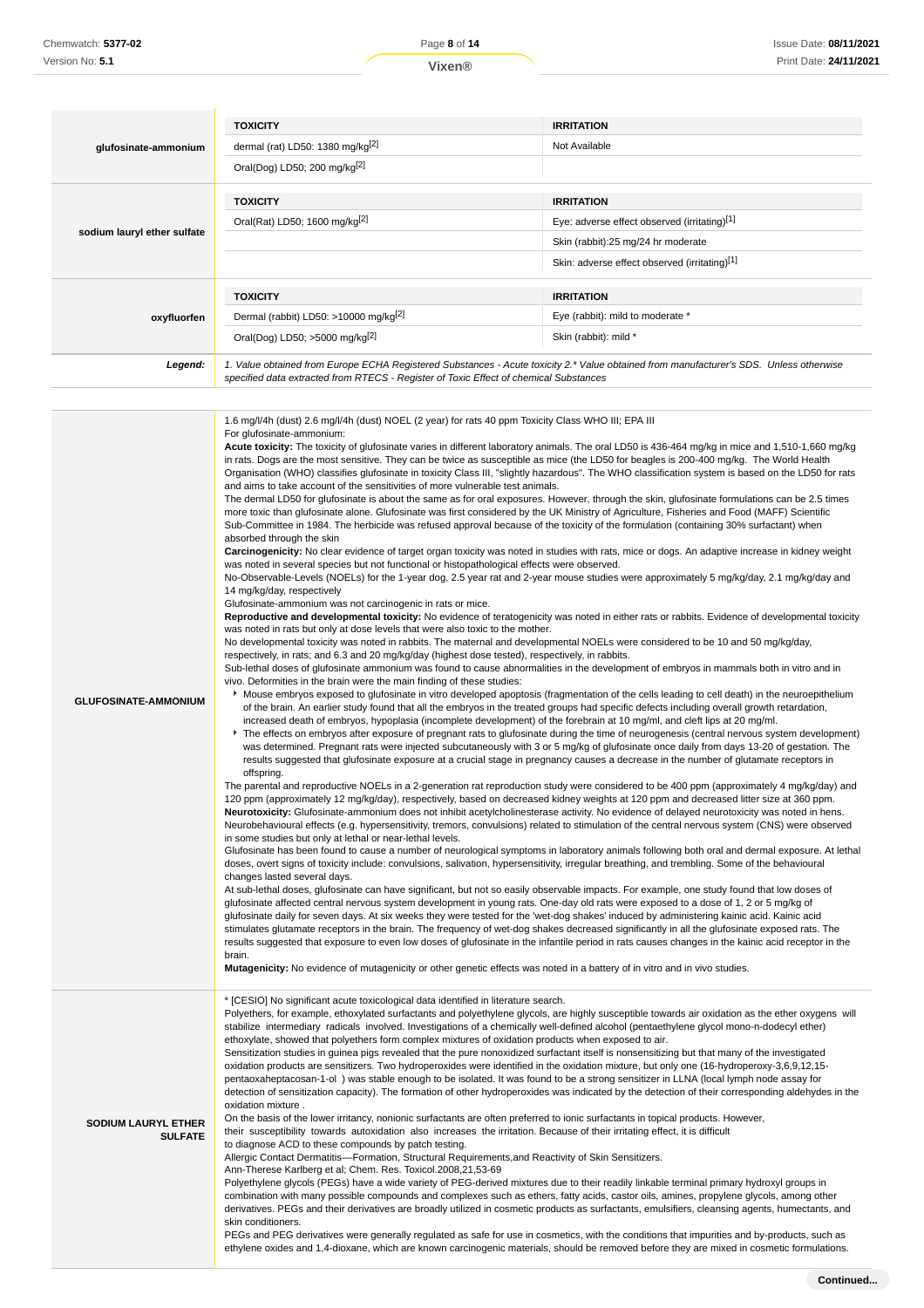Most PEGs are commonly available commercially as mixtures of different oligomer sizes in broadly- or narrowly-defined molecular weight (MW) ranges. For instance, PEG-10,000 typically designates a mixture of PEG molecules (n = 195 to 265) having an average MW of 10,000. PEG is also known as polyethylene oxide (PEO) or polyoxyethylene (POE), with the three names being chemical synonyms. However, PEGs mainly refer to oligomers and polymers with molecular masses below 20,000 g/mol, while PEOs are polymers with molecular masses above 20,000 g/mol, and POEs are polymers of any molecular mass. Relatively small molecular weight PEGs are produced by the chemical reaction between ethylene oxide and water or ethylene glycol (or other ethylene glycol oligomers), as catalyzed by acidic or basic catalysts. To produce PEO or high-molecular weight PEGs, synthesis is performed by suspension polymerization. It is necessary to hold the growing polymer chain in solution during the course of the poly-condensation process. The reaction is catalyzed by magnesium-, aluminum-, or calcium-organoelement compounds. To prevent coagulation of polymer chains in the solution, chelating additives such as dimethylglyoxime are used Safety Evaluation of Polyethyene Glycol (PEG) Compounds for Cosmetic Use: Toxicol Res 2015; 31:105-136 The Korean Society of Toxicology http://doi.org/10.5487/TR.2015.31.2.105

Alkyl ether sulfates (alcohol or alkyl ethoxysulfates) (AES) (syn: AAASD ,alkyl alcohol alkoxylate sulfates, SLES) are generally classified according to Comité Européen des Agents de Surface et leurs Intermédiaires Organiques (CESIO) as Irritant (Xi) with the risk phrases R38 (Irritating to skin) and R36 (Irritating to eyes). An exception has been made for AES (2-3E0) in a concentration of 70-75% where R36 is substituted with R41 (Risk of serious damage to eyes).

AES are not included in Annex 1 of the list of dangerous substances of Council Directive 67/548/EEC.

In assessing this family the Cosmetic Ingredient Review (CIR) Expert Panel recognized that most of the acute oral toxicity, dermal irritation and sensitization, subchronic and chronic oral toxicity, reproductive and developmental toxicity, carcinogenicity, and photosensitization studies have been conducted on ammonium laureth sulfate and sodium laureth sulfate. Sodium and ammonium laureth sulfate have not evoked adverse responses in any toxicological testing, including acute oral toxicity, sub-chronic and chronic oral toxicity, reproductive and develop-mental toxicity, carcinogenicity, and photosensitization studies. These data, however, are considered a sufficient basis for concluding that the other ingredients are safe in the practices of use and concentration described in the safety assessment because of the fundamental chemical similarities between them and because they all are chemically similar salts(salts are expected to be dissociated in any product formulation independent of whether the salt is sodium, ammonium, magnesium, or zinc) of sulfated ethoxylated alcohols, and they all function as surfactants in cosmetic formulations. Based on these considerations, safety test data on one ingredient may be extrapolated to all of them. The panel noted that sodium laureth sulfate and ammonium laureth sulfate can produce eye and/or skin irritation in experimental animals and in some human test subjects; irritation may occur in some users of cosmetic formulations containing these ingredients. The irritant effects, however, are similar to those produced by other detergents, and the severity of the irritation appears to increase directly with concentration

**Acute toxicity:** AES are of low acute toxicity. Neat AES are irritant to skin and eyes. The irritation potential of AES containing solutions depends on concentration. Local dermal effects due to direct or indirect skin contact with AES containing solutions in hand-washed laundry or hand dishwashing are not of concern because AES is not a contact sensitiser and AES is not expected to be irritating to the skin at in-use concentrations. The available repeated dose toxicity data demonstrate the low toxicity of AES. Also, they are not considered to be mutagenic, genotoxic or carcinogenic, and are not reproductive or developmental toxicants. The consumer aggregate exposure from direct and indirect skin contact as well as from the oral route via dishware residues results in an estimated total body burden of 29 ug /kg bw/day.

AES are easily absorbed in the intestine in rats and humans after oral administration. Radiolabelled C11 AE3S and C12 AE3S were extensively metabolized in rats and most of the 14C-activity was eliminated via the urine and expired air independently of the route of administration (oral, intraperitoneal or intravenous). The main urinary metabolite from C11 AE3S is propionic acid-3-(3EO)-sulfate. For C12 and C16 AE3S, the main metabolite is acetic acid-2-(3EO)-sulfate. The alkyl chain appears to be oxidised to CO2 which is expired. The EO-chain seems to be resistant to metabolism.

AES are better tolerated on the skin than, e.g., alkyl sulfates and it is generally agreed that the irritancy of AES is lower than that of other anionic surfactants. Alkyl chain lengths of 12 carbon atoms are considered to be more irritating to the skin compared to other chain lengths. The skin irritating properties of AES normally decrease with increasing level of ethoxylation. Undiluted AES should in general be considered strongly irritating. Even at concentrations of 10% moderate to strong effects can be expected. However, only mild to slight irritation was observed when a non-specified AES was applied at 1% to the skin.

Subchronic toxicity: A 90-day subchronic feeding study in rats with 1% of AE3S or AE6S with alkyl chain lengths of C12-14 showed only an increased liver/body weight ratio. In a chronic oral study with a duration of 2 years, doses of C12-AE3S of 0.005 - 0.05% in the diet or drinking water had no effects on rats. The concentration of 0.5% sometimes resulted in increased kidney or liver weight.

Subchronic 21-day repeat dose dietary studies showed low toxicity of compounds with carbon lengths of C12-15, C12-14 and C13-15 with sodium or ammonium alkyl ethoxylates with POE (polyoxyethylene) n=3. One study indicated that C16-18 POE n=18 had comparable low toxicity. No-observed-adverse-effect levels (NOAELs) range from 120 to 468 mg/kg/day, similar to a NOAEL from a 90-day rat gavage study with NaC12-14 POE n=2(CAS RN 68891-38-3), which was reported to be 225 mg/kg/day. In addition, another 90-day repeat dose dietary study with NaC12-15 POE n=3 (CAS RN 68424-50-0) resulted in low toxicity, with a NOAEL of greater than approximately 50 mg/kg/day (calculated based on dose of 1000 ppm in diet). Effects were usually related to hepatic hypertrophy, increased liver weight, and related increases in haematological endpoints related to liver enzyme induction.

**Reproductive and developmental toxicity:** No evidence of reproductive and teratogenic effects was seen in a two-generation study in rats fed with a mixture (55:45) of AES and linear alkylbenzene sulfonates. Dietary levels of 0.1, 0.5, and 1% were administered to the rats either continuously or during the period of major organogenesis during six pregnancies. No changes in reproductive or embryogenic parameters were observed.

Based on this study an overall no-observed-adverse-effect level (NOAEL) for systemic effects was 0.1%, which was 86.6 mg/kg/day for the F0 generation, and 149.5 mg/kg/day for the F1 generation. The NOAEL of 86.6 mg/kg/day was selected as the toxicology endpoint for the chronic risk assessment for the sulfate derivatives.

**Carcinogenicity**: Chronic dietary studies conducted with rats showed no incidence of cancer and no effects at the concentrations tested (lowest dose tested was ca 75 mg/kg/day).

NOTE: Some products containing AES/ SLES have been found to also contain traces (up to 279 ppm) of 1,4-dioxane; this is formed as a by-product during the ethoxylation step of its synthesis. The U.S. Food and Drug Administration recommends that these levels be monitored.The U.S. Environmental Protection Agency classifies 1,4-dioxane to be a probable human carcinogen (not observed in epidemiological studies of workers using the compound, but resulting in more cancer cases in controlled animal studies), and a known irritant with a no-observed-adverseeffects level of 400 milligrams per cubic meter at concentrations significantly higher than those found in commercial products. Under Proposition 65, 1,4-dioxane is classified in the U.S. state of California to cause cancer. The FDA encourages manufacturers to remove 1,4-dioxane, though it is not required by federal law.

**Sensitising potential:** Polyethers, for example, ethoxylated surfactants and polyethylene glycols, are highly susceptible towards air oxidation as the ether oxygens will stabilize intermediary radicals involved. Investigations of a chemically well-defined alcohol (pentaethylene glycol mono-n-dodecyl ether) ethoxylate, showed that polyethers form complex mixtures of oxidation products when exposed to air. Sensitization studies in guinea pigs revealed that the pure nonoxidized surfactant itself is nonsensitizing but that many of the investigated oxidation products are sensitizers. Two hydroperoxides were identified in the oxidation mixture, but only one (16-hydroperoxy-3,6,9,12,15 pentaoxaheptacosan-1-ol ) was stable enough to be isolated. It was found to be a strong sensitizer in LLNA (local lymph node assay for detection of sensitization capacity). The formation of other hydroperoxides was indicated by the detection of their corresponding aldehydes in the oxidation mixture .

On the basis of the lower irritancy, nonionic surfactants are often preferred to ionic surfactants in topical products. However, their susceptibility towards autoxidation also increases the irritation. Because of their irritating effect, it is difficult to diagnose ACD to these compounds by patch testing

#### **Toxicokinetics:**

Following oral exposure, AES is readily absorbed in the gastrointestinal tract in human and rat and excreted principally via the urine or faeces depending on the length of the ethoxylate chain but independently of the route of administration. Once absorbed, AES is extensively metabolized by beta- or omega oxidation. The alkyl chain appears to be oxidized to CO2 which is expired. The EO-chain seems to be resistant to metabolism. Regarding the different anions, it is expected that the salts will be converted to the acid form in the stomach. This means that for all types of parent chemical the same compound structure eventually enters the small intestine. Hence, the situation will be similar for compounds originating from different salts and therefore no differences in uptake are anticipated.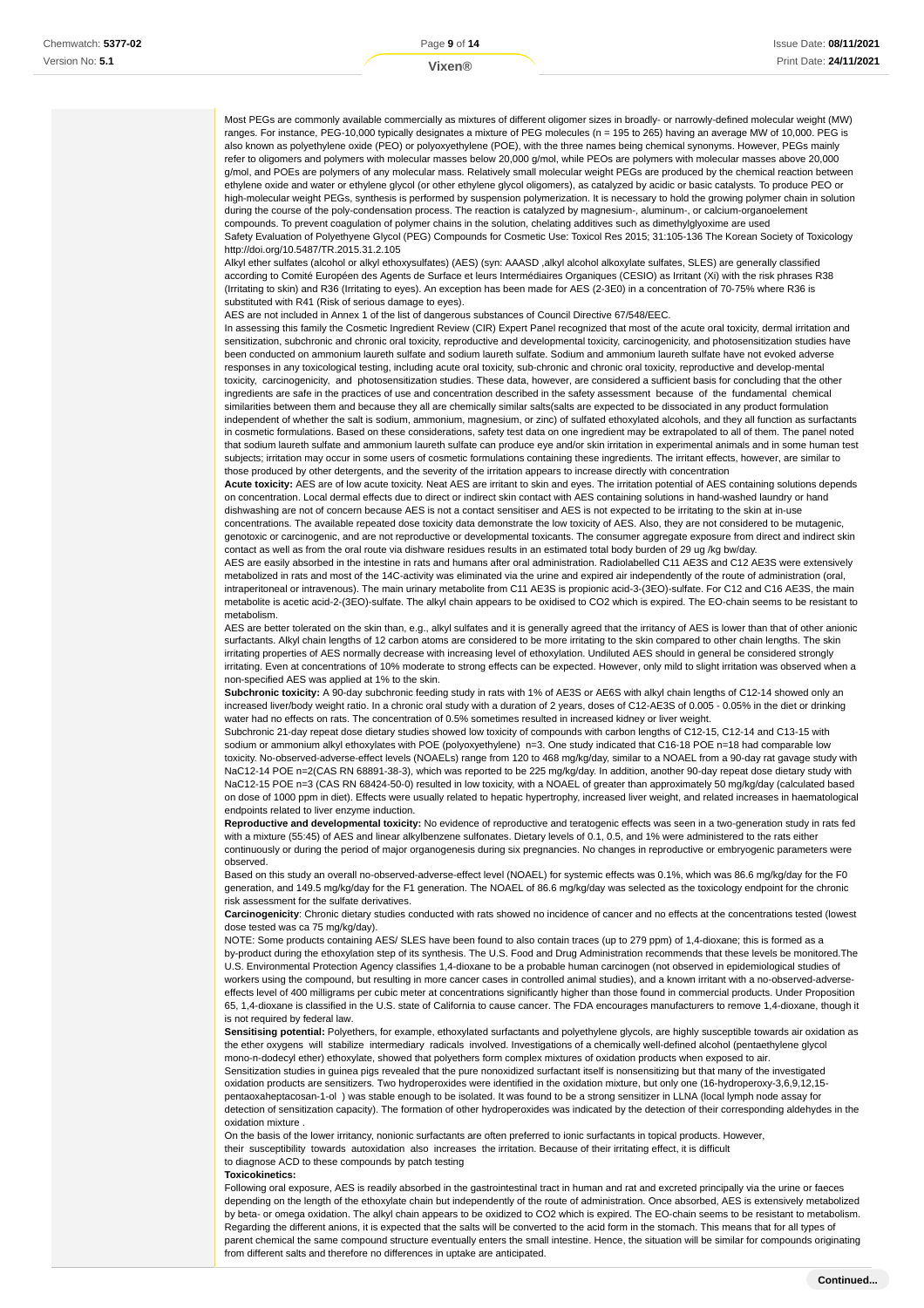The length of the ethoxylate portion in an AES molecule seems to have an important impact on the biokinetics of AES in humans and in the rat. Alcohol ethoxysulfates with longer ethoxylate chains (>7-9 EO units) are excreted at a higher proportion in the faeces. This is however not of interest for the AES within this category as their ethoxylation grade is 1 to 2.5.

Dermal absorption

There are two reliable and relevant studies available assessing the dermal absorption rate of AES. The study with AES (C12 -14; 2 EO) Na (CAS 68891-38-3) was performed according to OECD guideline 428 with human skin of the abdomen region (3 donors, n=2). The test substance was applied at a concentration of 10% for 24 h

The mean amount removed from the skin surface (skin wash) ranged from 87.16% to 94.56% of the dose applied. The amounts in the receptor could not be quantified, since it was below the analytical limit of quantification (LOQ). The mean recovery in the two first tape strips was 1.48% during all performed experiments. In the further 18 tape strips a mean recovery of 2.86% was documented. The recovery values for the cryocuts have accounted 0.56% in mean.

The mean absorbed dose, sum of the amounts found in the viable epidermis, dermis and receptor medium was 0.56%. The mean recovery values have varied from 90.90% to 100.21%, which complies with the acceptance criteria of  $100 \pm 15$ %.

There is also an in vivo study according to OECD guideline 427 for AES (C12 -14; 2 EO) Na (CAS 68891-38-3) available (Aulmann, 1996). Wistar rats were exposed to 1% aqueous solutions of the test item for 15 min and 48 h under semi-occlusive conditions. The mean amount of AES (C12-14; 2 EO) Na (CAS 68891-38-3) removed from the skin surface after the 15 min exposure period (via washing) ranged from 92.8% to 97.2% of the dose and from 91.6% to 98.4% after 48 h when the skin was not washed until sacrifice. The amounts in faeces and skin could not always be quantified, since it was below the analytical limit of quantification (LOQ).

The mean absorbed dose, sum of the amounts found in urine, faeces and skin in the experiment with washing was about 0.1% and 0.9% without washing.

The mean recovery values varied from 98.6% to 103%.

Taking the results of both studies together the dermal absorption is very low. The in vitro study with human skin indicated the dermal absorption to be 0.56% within 24 h and the in vivo study indicated the dermal absorption to be 0.9% within 48 h. The mean recovery rates on the skin are greater than 87%. These data demonstrate that the test substance remains on the skin surface. Thus, the value of 0.9% dermal absorption is taken for the dermal absorption.

#### References:

Danish EPA - Environmental and Health Assessment of Substances in Household Detergents and Cosmetic Detergent Products (2001). Environmental Project No. 615, pp. 24-28

HERA (2003). Human & Environmental Risk Assessment on ingredients of European household cleaning products Alcohol Ethoxysulphates, Human Health Risk Assessment Draft, 2003. http: //www. heraproject. com.

Final Report of the Amended Safety Assessment of Sodium Laureth Sulfate and Related Salts of Sulfated Ethoxylated Alcohols: (nternational Journal of Toxicology 29 (Supplement 3) 151S-161S: 2010

http://journals.sagepub.com/doi/pdf/10.1177/1091581810373151

ADI 0.003 mg/kg \* Toxicity class WHO Table 5, EPA IV \* NOEL In chronic dietary trials, NOEL for rats 40, dogs 100, mice 2 mg/kg diet \* 551phenth For chlorophenoxy pesticides:

551chlph

**WARNING:** This substance has been classified by the IARC as Group 2B: Possibly Carcinogenic to Humans.

Side-reactions during manufacture of the parent compound may result in the production of trace amounts of polyhalogenated aromatic hydrocarbon(s). Halogenated phenols, and especially their alkali salts, can condense above 300 deg. C . to form polyphenoxyphenols or, in a very specific reaction, to form dibenzo-p-dioxins

Polyhalogenated aromatic hydrocarbons (PHAHs) comprise two major groups. The first group represented by the halogenated derivatives of dibenzodioxins (the chlorinated form is PCDD), dibenzofurans (PCDF) and biphenyls (PCB) exert their toxic effect (as hepatoxicants, reproductive toxicants, immunotoxicants and procarcinogens) by interaction with a cytostolic protein known as the Ah receptor. In guinea pigs the Ah receptor is active in a mechanism which "pumps" PHAH into the cell whilst in humans the reverse appears to true. This, in part, may account for species differences often cited in the literature. This receptor exhibits an affinity for the planar members of this group and carries these to the cellular nucleus where they bind, reversibly, to specific genomes on DNA. This results in the regulation of the production of certain proteins which elicit the toxic response. The potency of the effect is dependent on the strength of the original interaction with the Ah receptor and is influenced by the degree of substitution by the halogen and the position of such substitutions on the parent compound.

 The most potent molecule is 2,3,7,8-tetrachlorodibenzo-p-dioxin (TCDD) while the coplanar PCBs (including mono-ortho coplanars) possess approximately 1% of this potency. Nevertheless, all are said to exhibit "dioxin-like" behaviour and in environmental and health assessments it has been the practice to assign each a TCDD-equivalence value.

**OXYFLUORFEN**

 The most subtle and important biological effects of the PHAHs are the effects on endocrine hormones and vitamin homeostasis. TCDD mimics the effect of thyroxin (a key metamorphosis signal during maturation) and may disrupt patterns of embryonic development at critical stages. Individuals from exposed wildlife populations have been observed to have altered sexual development, sexual dysfunction as adults and immune system suppression. Immunotoxic effects of the PHAHs (including the brominated congener, PBB) have been the subject of several studies. No clear pattern emerges in human studies however with T-cell numbers and function (a blood marker for immunological response) increasing in some and decreasing in others.

Developmental toxicity (e.g. cleft palate, hydronephrosis) occurs in relatively few species; functional alterations following TCDD exposure leads to deficits in cognitive functions in monkeys and to adverse effects in the male reproductive system of rats.

Three incidences have occurred which have introduced abnormally high levels of dioxin or dioxin-like congeners to humans. The explosion at a trichlorophenol-manufacturing plant in Seveso, Italy distributed TCDD across a large area of the country-side, whilst rice-oil contaminated with heat-transfer PCBs (and dioxin-like contaminants) has been consumed by two groups, on separate occasions (one in Yusho, Japan and another in Yu-cheng, Taiwan). The only symptom which can unequivocally be related to all these exposures is the development of chloracne, a disfiguring skin condition, following each incident. Contaminated oil poisonings also produced eye-discharge, swelling of eyelids and visual disturbances. The Babies born up to 3 years after maternal exposure (so-called "Yusho-babies") were characteristically brown skinned, coloured gums and nails and (frequently) produced eye-discharges. Delays in intellectual development have been noted. It has been estimated that Yu-cheng patients consumed an average level of 0.06 mg/kg body weight/day total PCB and 0.0002 mg/kg/day of PCDF before the onset of symptoms after 3 months. When the oil was withdrawn after 6 months they had consumed 1 gm total PCB containing 3.8 mg PCDF. Taiwanese patients consumed 10 times as much contaminated oil as the Japanese patients (because of later withdrawal); however since PCB/PCDF concentration in the Japanese oil was 10 times that consumed in Taiwan, patients from both countries consumed about the same amount of PCBs/PCDFs. Preliminary data from the Yusho cohort suggests a six-fold excess of liver cancer mortality in males and a three-fold excess in women.

Recent findings from Seveso indicate that the biological effects of low level exposure (BELLEs), experienced by a cohort located at a great distance from the plant, may be hormetic, i.e. may be protective AGAINST the development of cancer. The PHAHs do not appear to be genotoxic - they do not alter the integrity of DNA. This contrasts with the effects of the many polycyclic aromatic hydrocarbons (PAHs) (or more properly, their reactive metabolites). TCDD induces carcinogenic effects in the laboratory in all species, strains and sexes tested. These effects are dose-related and occur in many organs. Exposures as low as 0.001 ug/kg body weight/day produce carcinoma. Several studies implicate PCBs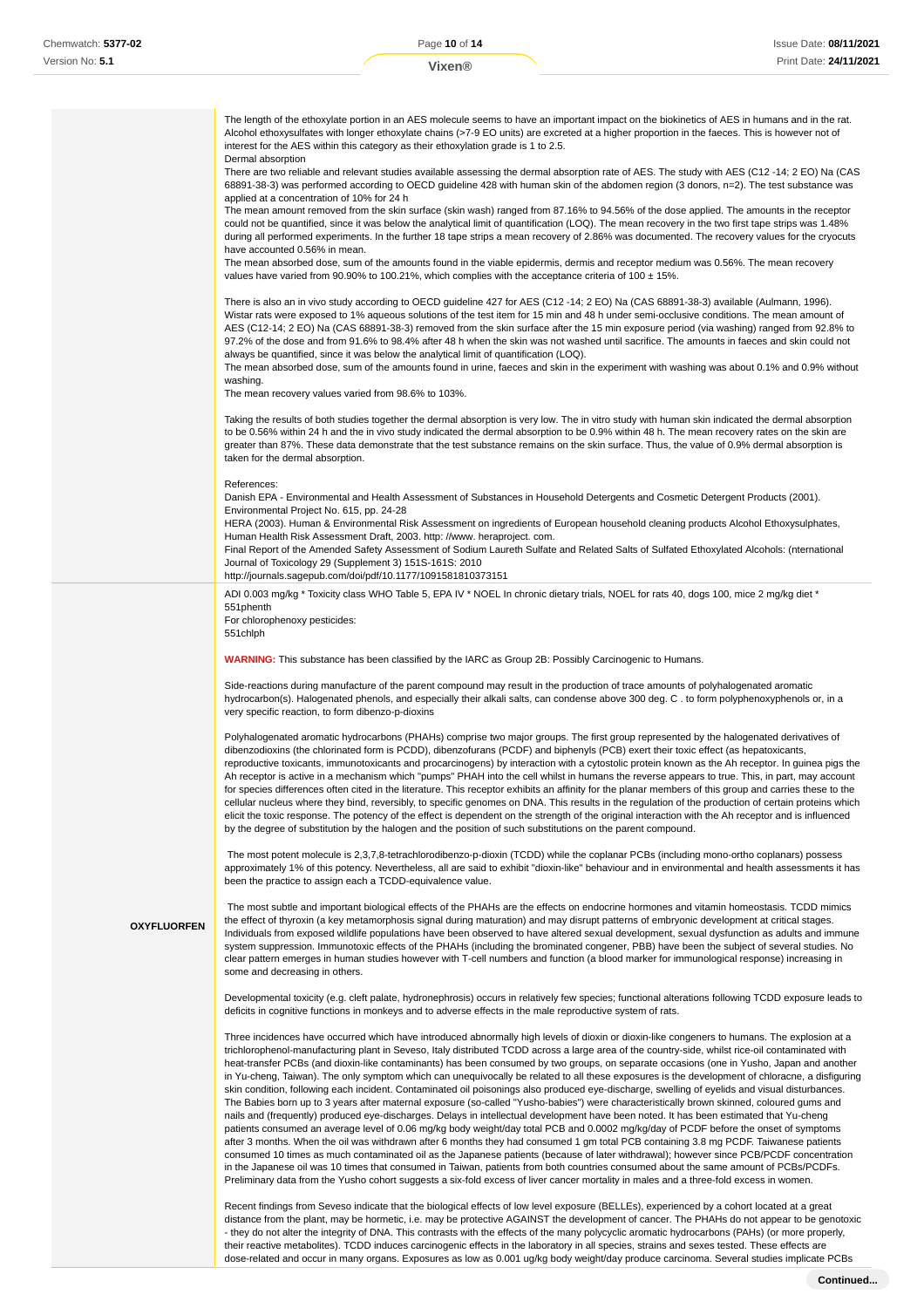a la

|                                                                | are thought to reduce the concentration of the brain neurotransmitter, dopamine, by inhibiting certain enzyme-mediated processes. The specific<br>effect elicited by both classes of PHAH seems to depend on the as much on the developmental status of the organism at the time of the<br>exposure as on the level of exposure over a lifetime.<br>Such surveillance should emphasise<br>demography, occupational and medical history<br>health advice, including recognition of photosensitivity and skin changes<br>• physical examination if indicated<br>records of personal exposure including photosensitivity<br>For oxyfluorfen:<br>Acute toxicity: Oxyfluorfen is practically nontoxic by ingestion, with reported oral LD50 values of 5000 mg/kg in both rats and dogs, and<br>It causes no skin irritation in rabbits, no skin sensitization in guinea pigs, and moderate eye irritation in rabbits. However, Goal and other<br>product is not available, but that for Goal 1.6E is greater than 22.64 mg/L, indicating practically no toxicity via this route.<br><b>• Chronic toxicity:</b> Effects on the liver have been observed in long-term feeding studies with rats, mice, and dogs.<br>▶ Reproductive effects: In a developmental study with rats given doses of 10, 100, or 1000 mg/kg/day by gavage, decreased implantation,<br>At 5 mg/kg/day, there was decreased survival of foetuses and decreased maternal and foetal weights. It does not appear likely that<br>oxyfluorfen will cause reproductive effects in humans at likely levels of exposure. | in the development of liver cancer in workers as well as multi-site cancers in animals. The second major group of PHAH consists of the | non-planar PCB congeners which possess two or more ortho-substituted halogens. These have been shown to produce neurotoxic effects which<br>NOTE: Some jurisdictions require that health surveillance be conducted on workers occupationally exposed to polycyclic aromatic hydrocarbons.<br>2700 to 5000 mg/kg in mice. The dermal LD50 is greater than 5000 mg/kg in both rats and rabbits, also indicating slight toxicity by this route.<br>formulations may show severe skin and eye irritant properties, and may be skin sensitizers. The 4-hour inhalation LC50 for the technical<br>increased resorption, and lower foetal survival was seen at the 1000 mg/kg level. Toxic effects on the mothers were also seen at this dose.                                                                                                                                                                                                                                                                                                                                                                                                                                                                                                                                                                   |
|----------------------------------------------------------------|-----------------------------------------------------------------------------------------------------------------------------------------------------------------------------------------------------------------------------------------------------------------------------------------------------------------------------------------------------------------------------------------------------------------------------------------------------------------------------------------------------------------------------------------------------------------------------------------------------------------------------------------------------------------------------------------------------------------------------------------------------------------------------------------------------------------------------------------------------------------------------------------------------------------------------------------------------------------------------------------------------------------------------------------------------------------------------------------------------------------------------------------------------------------------------------------------------------------------------------------------------------------------------------------------------------------------------------------------------------------------------------------------------------------------------------------------------------------------------------------------------------------------------------------------------------------------------------|----------------------------------------------------------------------------------------------------------------------------------------|-----------------------------------------------------------------------------------------------------------------------------------------------------------------------------------------------------------------------------------------------------------------------------------------------------------------------------------------------------------------------------------------------------------------------------------------------------------------------------------------------------------------------------------------------------------------------------------------------------------------------------------------------------------------------------------------------------------------------------------------------------------------------------------------------------------------------------------------------------------------------------------------------------------------------------------------------------------------------------------------------------------------------------------------------------------------------------------------------------------------------------------------------------------------------------------------------------------------------------------------------------------------------------------------------------------|
|                                                                | high doses.<br>suggest that oxyfluorfen is not carcinogenic.<br>* Organ toxicity: The liver appears to be the main target organ, based on long-term feeding studies.<br>Council1                                                                                                                                                                                                                                                                                                                                                                                                                                                                                                                                                                                                                                                                                                                                                                                                                                                                                                                                                                                                                                                                                                                                                                                                                                                                                                                                                                                                  |                                                                                                                                        | Fratogenic effects: In a developmental study with rabbits, 30 mg/kg/day, the highest dose tested, produced an increase in fused sternal<br>bones in the fetuses as well as toxic effects on the mothers. These data suggest oxyflurofen may have teratogenic effects, but only at very<br>Mutagenic effects: Mutagenicity tests on rats, mice and on bacterial cell cultures have produced mixed results. However, unscheduled DNA<br>synthesis assays have been negative. Due to the conflicting results, it is not possible to determine the mutagenic potential of oxyfluorfen.<br>► Carcinogenic effects: In a 20-month study with mice fed 0.3, 3, or 30 mg/kg/day, doses at and above 3 mg/kg/day produced non-significant<br>increases in both benign and malignant liver tumors in male mice. No increased tumor formation was seen in female mice at any dose. No<br>carcinogenic effects were observed in a 23-year study with rats fed doses 2 mg/kg/day, nor in dogs at doses of 3 mg/kg/day. These data<br>Fate in humans and animals: Because oxyfluorfen is highly hydrophobic, it may have the potential to bioconcentrate in animal fatty tissues<br>[*The Pesticides Manual, Incorporating The Agrochemicals Handbook, 10th Edition, Editor Clive Tomlin, 1994, British Crop Protection |
| <b>SODIUM LAURYL ETHER</b><br><b>SULFATE &amp; OXYFLUORFEN</b> | The material may produce moderate eye irritation leading to inflammation. Repeated or prolonged exposure to irritants may produce<br>conjunctivitis.                                                                                                                                                                                                                                                                                                                                                                                                                                                                                                                                                                                                                                                                                                                                                                                                                                                                                                                                                                                                                                                                                                                                                                                                                                                                                                                                                                                                                              |                                                                                                                                        |                                                                                                                                                                                                                                                                                                                                                                                                                                                                                                                                                                                                                                                                                                                                                                                                                                                                                                                                                                                                                                                                                                                                                                                                                                                                                                           |
| <b>Acute Toxicity</b>                                          | ×                                                                                                                                                                                                                                                                                                                                                                                                                                                                                                                                                                                                                                                                                                                                                                                                                                                                                                                                                                                                                                                                                                                                                                                                                                                                                                                                                                                                                                                                                                                                                                                 | Carcinogenicity                                                                                                                        | ×                                                                                                                                                                                                                                                                                                                                                                                                                                                                                                                                                                                                                                                                                                                                                                                                                                                                                                                                                                                                                                                                                                                                                                                                                                                                                                         |
| <b>Skin Irritation/Corrosion</b>                               | ✔                                                                                                                                                                                                                                                                                                                                                                                                                                                                                                                                                                                                                                                                                                                                                                                                                                                                                                                                                                                                                                                                                                                                                                                                                                                                                                                                                                                                                                                                                                                                                                                 | <b>Reproductivity</b>                                                                                                                  | ✔                                                                                                                                                                                                                                                                                                                                                                                                                                                                                                                                                                                                                                                                                                                                                                                                                                                                                                                                                                                                                                                                                                                                                                                                                                                                                                         |
| <b>Serious Eye Damage/Irritation</b>                           | ✔                                                                                                                                                                                                                                                                                                                                                                                                                                                                                                                                                                                                                                                                                                                                                                                                                                                                                                                                                                                                                                                                                                                                                                                                                                                                                                                                                                                                                                                                                                                                                                                 | <b>STOT - Single Exposure</b>                                                                                                          | ×                                                                                                                                                                                                                                                                                                                                                                                                                                                                                                                                                                                                                                                                                                                                                                                                                                                                                                                                                                                                                                                                                                                                                                                                                                                                                                         |
| <b>Respiratory or Skin</b><br>sensitisation                    | ×                                                                                                                                                                                                                                                                                                                                                                                                                                                                                                                                                                                                                                                                                                                                                                                                                                                                                                                                                                                                                                                                                                                                                                                                                                                                                                                                                                                                                                                                                                                                                                                 | <b>STOT - Repeated Exposure</b>                                                                                                        | ✔                                                                                                                                                                                                                                                                                                                                                                                                                                                                                                                                                                                                                                                                                                                                                                                                                                                                                                                                                                                                                                                                                                                                                                                                                                                                                                         |

– Data available to make classification

## **SECTION 12 Ecological information**

|                             | Endpoint         | <b>Test Duration (hr)</b> | <b>Species</b>                | Value            | <b>Source</b>    |
|-----------------------------|------------------|---------------------------|-------------------------------|------------------|------------------|
| Vixen®                      | Not<br>Available | Not Available             | Not Available                 | Not<br>Available | Not<br>Available |
| glufosinate-ammonium        | <b>Endpoint</b>  | <b>Test Duration (hr)</b> | <b>Species</b>                | Value            | Source           |
|                             | EC50(ECx)        | 336h                      | Crustacea                     | $0.01 - 2$ mg/l  | 4                |
|                             | <b>EC50</b>      | 72h                       | Algae or other aquatic plants | 20.8mg/l         | 2                |
|                             | <b>LC50</b>      | 96h                       | Fish                          | 7-19.4mg/L       | 4                |
|                             | <b>EC50</b>      | 48h                       | Crustacea                     | 10-32mg/L        | 4                |
|                             | EC50             | 96h                       | Algae or other aguatic plants | 77.2mg/l         | 2                |
|                             | Endpoint         | <b>Test Duration (hr)</b> | <b>Species</b>                | Value            | Source           |
| sodium lauryl ether sulfate | NOEC(ECx)        | 48h                       | Fish                          | $0.26$ mg/L      | 5                |
|                             | EC50             | 48h                       | Crustacea                     | 2.43-4.01mg/l    | 4                |
|                             | <b>Endpoint</b>  | <b>Test Duration (hr)</b> | <b>Species</b>                | Value            | <b>Source</b>    |
|                             | EC50(ECx)        | 96h                       | Algae or other aquatic plants | $< 0.001$ mg/L   | 4                |
| oxyfluorfen                 | <b>LC50</b>      | 96h                       | Fish                          | 0.176-0.419mg/L  | 4                |
|                             | <b>EC50</b>      | 48h                       | Crustacea                     | 0.081-0.203mg/L  | 4                |
|                             | EC50             | 96h                       | Algae or other aquatic plants | $< 0.001$ mg/L   | 4                |

Data 6. NITE (Japan) - Bioconcentration Data 7. METI (Japan) - Bioconcentration Data 8. Vendor Data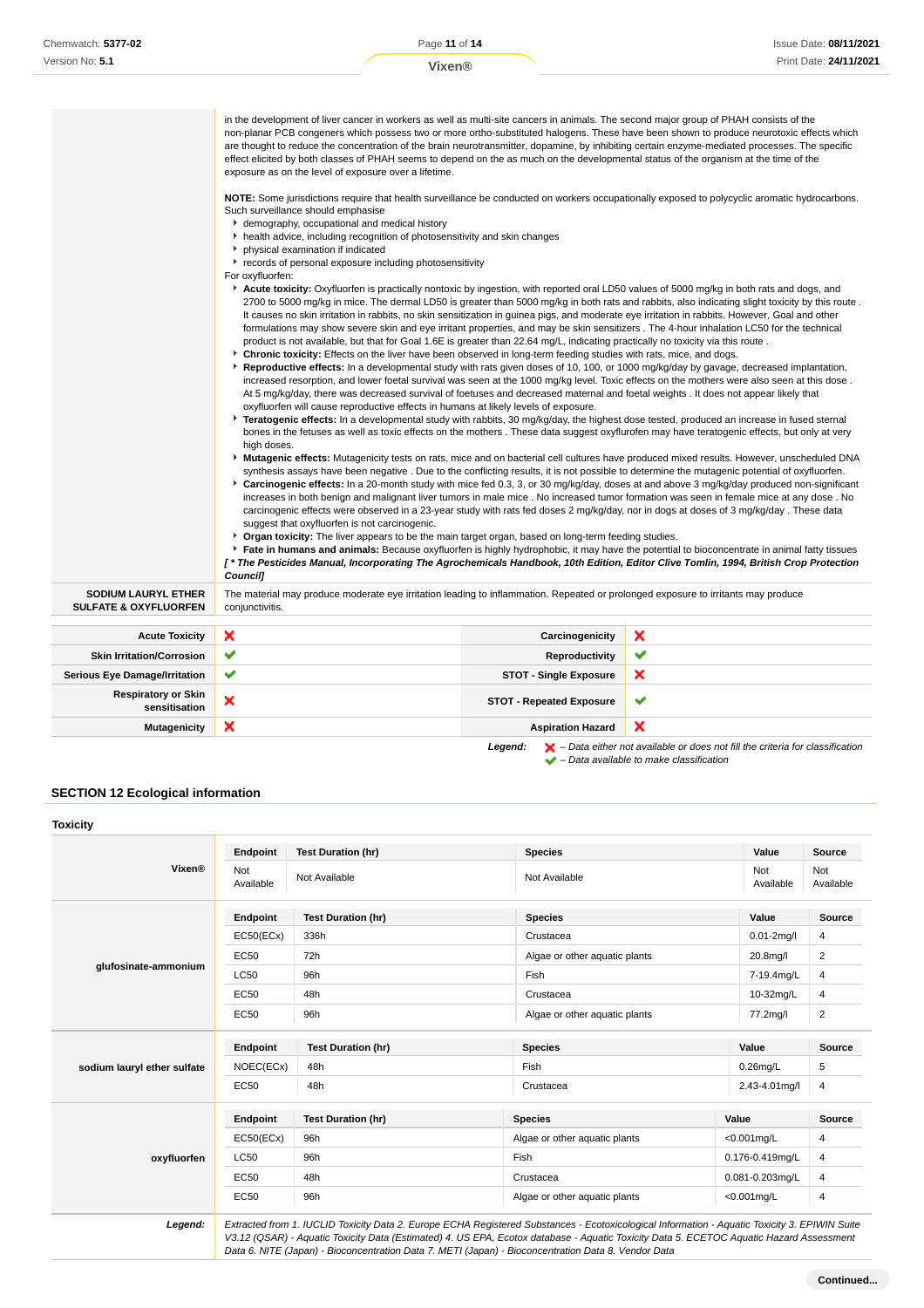| Chemwatch: 5377-02 | Page 12 of 14 | Issue Date: 08/11/2021 |
|--------------------|---------------|------------------------|
| Version No: 5.1    | Vixen®        | Print Date: 24/11/2021 |
|                    |               |                        |

Harmful to aquatic organisms, may cause long-term adverse effects in the aquatic environment.

Do NOT allow product to come in contact with surface waters or to intertidal areas below the mean high water mark. Do not contaminate water when cleaning equipment or disposing of equipment wash-waters.

Wastes resulting from use of the product must be disposed of on site or at approved waste sites. Toxic to flora. Toxic to soil organisms.

**DO NOT** discharge into sewer or waterways.

### **Persistence and degradability**

| Ingredient       | Persistence: Water/Soil | <b>Persistence: Air</b> |
|------------------|-------------------------|-------------------------|
| osinate-ammonium | <b>HIGH</b>             | HIGH                    |
| oxyfluorfen      | <b>HIGH</b>             | <b>HIGH</b>             |

## **Bioaccumulative potential**

| Ingredient           | <b>Bioaccumulation</b>    |
|----------------------|---------------------------|
| glufosinate-ammonium | LOW (LogKOW = $-3.9571$ ) |
| oxyfluorfen          | HIGH (LogKOW = 6.0465)    |

## **Mobility in soil**

| Ingredient           | <b>Mobility</b>       |
|----------------------|-----------------------|
| glufosinate-ammonium | LOW ( $KOC = 31.06$ ) |
| oxyfluorfen          | LOW ( $KOC = 46840$ ) |

## **SECTION 13 Disposal considerations**

## **Waste treatment methods**

| Product / Packaging disposal | Containers may still present a chemical hazard/ danger when empty.<br>Return to supplier for reuse/ recycling if possible.<br>Otherwise:<br>If container can not be cleaned sufficiently well to ensure that residuals do not remain or if the container cannot be used to store the same<br>product, then puncture containers, to prevent re-use, and bury at an authorised landfill.<br>▶ Where possible retain label warnings and SDS and observe all notices pertaining to the product.<br>Legislation addressing waste disposal requirements may differ by country, state and/ or territory. Each user must refer to laws operating in their<br>area. In some areas, certain wastes must be tracked.<br>A Hierarchy of Controls seems to be common - the user should investigate:<br>Reduction<br>$\cdot$ Reuse<br>$\triangleright$ Recycling<br>Disposal (if all else fails)<br>This material may be recycled if unused, or if it has not been contaminated so as to make it unsuitable for its intended use. If it has been<br>contaminated, it may be possible to reclaim the product by filtration, distillation or some other means. Shelf life considerations should also be<br>applied in making decisions of this type. Note that properties of a material may change in use, and recycling or reuse may not always be<br>appropriate.<br>DO NOT allow wash water from cleaning or process equipment to enter drains.<br>It may be necessary to collect all wash water for treatment before disposal.<br>In all cases disposal to sewer may be subject to local laws and regulations and these should be considered first.<br>• Where in doubt contact the responsible authority.<br>▶ Recycle wherever possible or consult manufacturer for recycling options.<br>Consult State Land Waste Authority for disposal. |
|------------------------------|----------------------------------------------------------------------------------------------------------------------------------------------------------------------------------------------------------------------------------------------------------------------------------------------------------------------------------------------------------------------------------------------------------------------------------------------------------------------------------------------------------------------------------------------------------------------------------------------------------------------------------------------------------------------------------------------------------------------------------------------------------------------------------------------------------------------------------------------------------------------------------------------------------------------------------------------------------------------------------------------------------------------------------------------------------------------------------------------------------------------------------------------------------------------------------------------------------------------------------------------------------------------------------------------------------------------------------------------------------------------------------------------------------------------------------------------------------------------------------------------------------------------------------------------------------------------------------------------------------------------------------------------------------------------------------------------------------------------------------------------------------------------------------------------------------------------------------|
|                              | Bury or incinerate residue at an approved site.<br>Recycle containers if possible, or dispose of in an authorised landfill.                                                                                                                                                                                                                                                                                                                                                                                                                                                                                                                                                                                                                                                                                                                                                                                                                                                                                                                                                                                                                                                                                                                                                                                                                                                                                                                                                                                                                                                                                                                                                                                                                                                                                                      |

Ensure that the hazardous substance is disposed in accordance with the Hazardous Substances (Disposal) Notice 2017

#### **Disposal Requirements**

Packages that have been in direct contact with the hazardous substance must be only disposed if the hazardous substance was appropriately removed and cleaned out from the package. The package must be disposed according to the manufacturer's directions taking into account the material it is made of. Packages which hazardous content have been appropriately treated and removed may be recycled.

The hazardous substance must only be disposed if it has been treated by a method that changed the characteristics or composition of the substance and it is no longer hazardous. Only dispose to the environment if a tolerable exposure limit has been set for the substance.

Only deposit the hazardous substance into or onto a landfill or sewage facility or incinerator, where the hazardous substance can be handled and treated appropriately.

## **SECTION 14 Transport information**

## **Labels Required**

| M. | <b>NO</b> |
|----|-----------|
|    | ∽ا،       |

## **Land transport (UN): NOT REGULATED FOR TRANSPORT OF DANGEROUS GOODS**

**Air transport (ICAO-IATA / DGR): NOT REGULATED FOR TRANSPORT OF DANGEROUS GOODS**

## **Sea transport (IMDG-Code / GGVSee): NOT REGULATED FOR TRANSPORT OF DANGEROUS GOODS**

**Transport in bulk according to Annex II of MARPOL and the IBC code**

### Not Applicable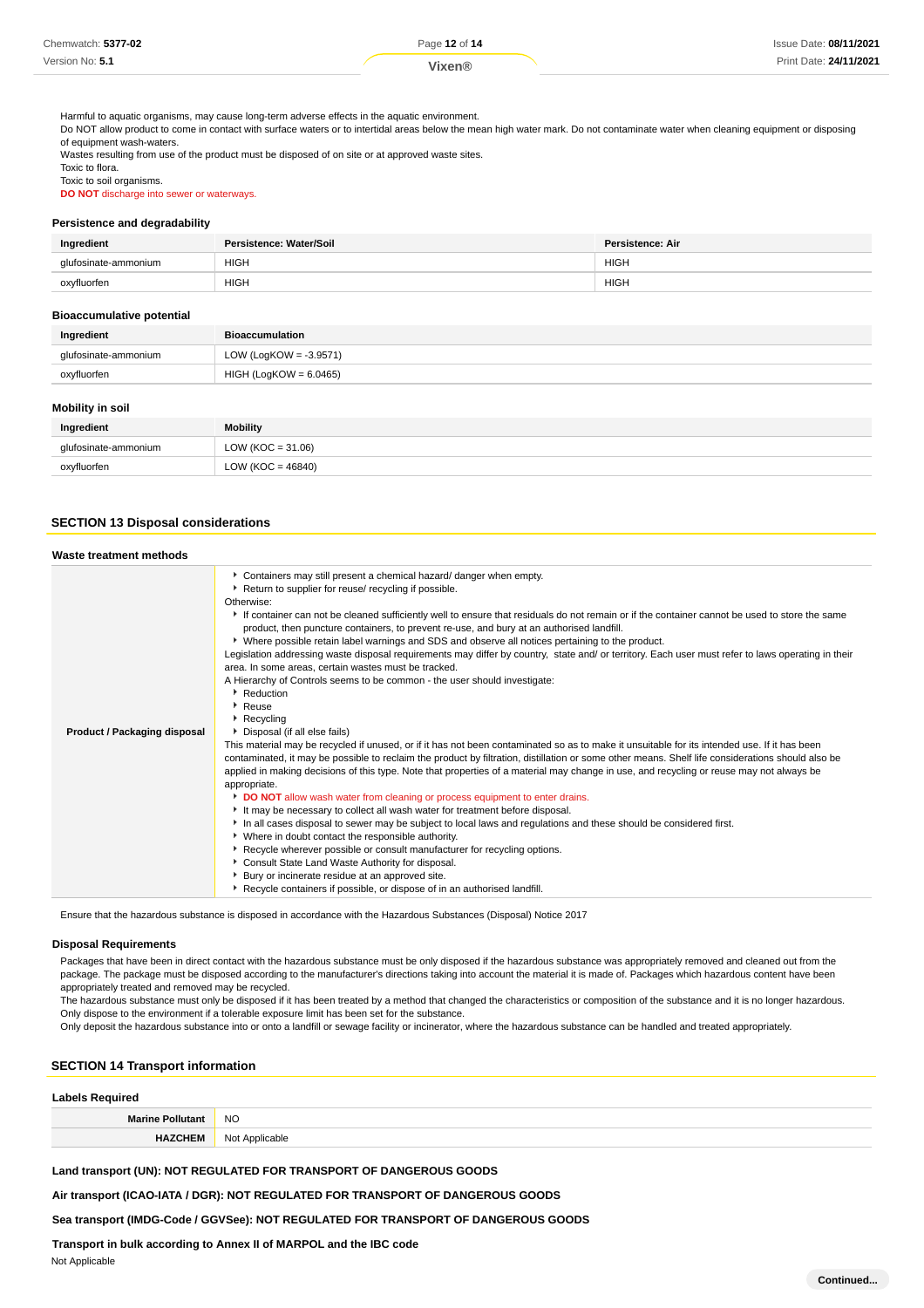## **Transport in bulk in accordance with MARPOL Annex V and the IMSBC Code**

| <b>Product name</b>         | Group         |
|-----------------------------|---------------|
| glufosinate-ammonium        | Not Available |
| sodium lauryl ether sulfate | Not Available |
| oxyfluorfen                 | Not Available |
|                             |               |

## **Transport in bulk in accordance with the ICG Code**

| <b>Product name</b>         | <b>Ship Type</b> |
|-----------------------------|------------------|
| glufosinate-ammonium        | Not Available    |
| sodium lauryl ether sulfate | Not Available    |
| oxyfluorfen                 | Not Available    |

## **SECTION 15 Regulatory information**

## **Safety, health and environmental regulations / legislation specific for the substance or mixture**

This substance is to be managed using the conditions specified in an applicable Group Standard

| UCD<br>Number<br>זכר | T<br>andaro           |
|----------------------|-----------------------|
| .                    | Not<br>Available<br>. |

Please refer to Section 8 of the SDS for any applicable tolerable exposure limit or Section 12 for environmental exposure limit.

| glufosinate-ammonium is found on the following regulatory lists                                |                                                                                |  |
|------------------------------------------------------------------------------------------------|--------------------------------------------------------------------------------|--|
| Chemical Footprint Project - Chemicals of High Concern List                                    | New Zealand Hazardous Substances and New Organisms (HSNO) Act - Classification |  |
| New Zealand Approved Hazardous Substances with controls                                        | of Chemicals - Classification Data                                             |  |
| New Zealand Hazardous Substances and New Organisms (HSNO) Act - Classification<br>of Chemicals | New Zealand Inventory of Chemicals (NZIoC)                                     |  |
| sodium lauryl ether sulfate is found on the following regulatory lists                         |                                                                                |  |
| New Zealand Approved Hazardous Substances with controls                                        | New Zealand Hazardous Substances and New Organisms (HSNO) Act - Classification |  |
| New Zealand Hazardous Substances and New Organisms (HSNO) Act - Classification                 | of Chemicals - Classification Data                                             |  |
| of Chemicals                                                                                   | New Zealand Inventory of Chemicals (NZIoC)                                     |  |
| oxyfluorfen is found on the following regulatory lists                                         |                                                                                |  |
| New Zealand Approved Hazardous Substances with controls                                        | New Zealand Inventory of Chemicals (NZIoC)                                     |  |
| New Zealand Hazardous Substances and New Organisms (HSNO) Act - Classification<br>of Chemicals | New Zealand Workplace Exposure Standards (WES)                                 |  |

New Zealand Hazardous Substances and New Organisms (HSNO) Act - Classification of Chemicals - Classification Data

## **Hazardous Substance Location**

Subject to the Health and Safety at Work (Hazardous Substances) Regulations 2017.

| 10 |  |
|----|--|

## **Certified Handler**

×.

Subject to Part 4 of the Health and Safety at Work (Hazardous Substances) Regulations 2017.

| $P$ los             | าtities                                |
|---------------------|----------------------------------------|
| $N \cap$<br>licoble | NM<br>Annlicable<br>.<br>$\sim$ $\sim$ |

Refer Group Standards for further information

### **Maximum quantities of certain hazardous substances permitted on passenger service vehicles**

Subject to Regulation 13.14 of the Health and Safety at Work (Hazardous Substances) Regulations 2017.

| <b>Hazard Class</b> | Gas (aggregate water capacity in mL) | Liquid (L) | Solid (kg)                                       | Maximum quantity per package for each classification |
|---------------------|--------------------------------------|------------|--------------------------------------------------|------------------------------------------------------|
| Not Applicable      | Not Applicable                       |            | Not Applicable   Not Applicable   Not Applicable |                                                      |

### **Tracking Requirements**

Not Applicable

## **National Inventory Status**

| <b>National Inventory</b>                          | <b>Status</b>                                                       |  |
|----------------------------------------------------|---------------------------------------------------------------------|--|
| Australia - AIIC / Australia<br>Non-Industrial Use | No (glufosinate-ammonium)                                           |  |
| Canada - DSL                                       | No (glufosinate-ammonium; oxyfluorfen)                              |  |
| Canada - NDSL                                      | No (glufosinate-ammonium; sodium lauryl ether sulfate; oxyfluorfen) |  |
| China - IECSC                                      | No (glufosinate-ammonium; oxyfluorfen)                              |  |
| Europe - EINEC / ELINCS / NLP                      | Yes                                                                 |  |